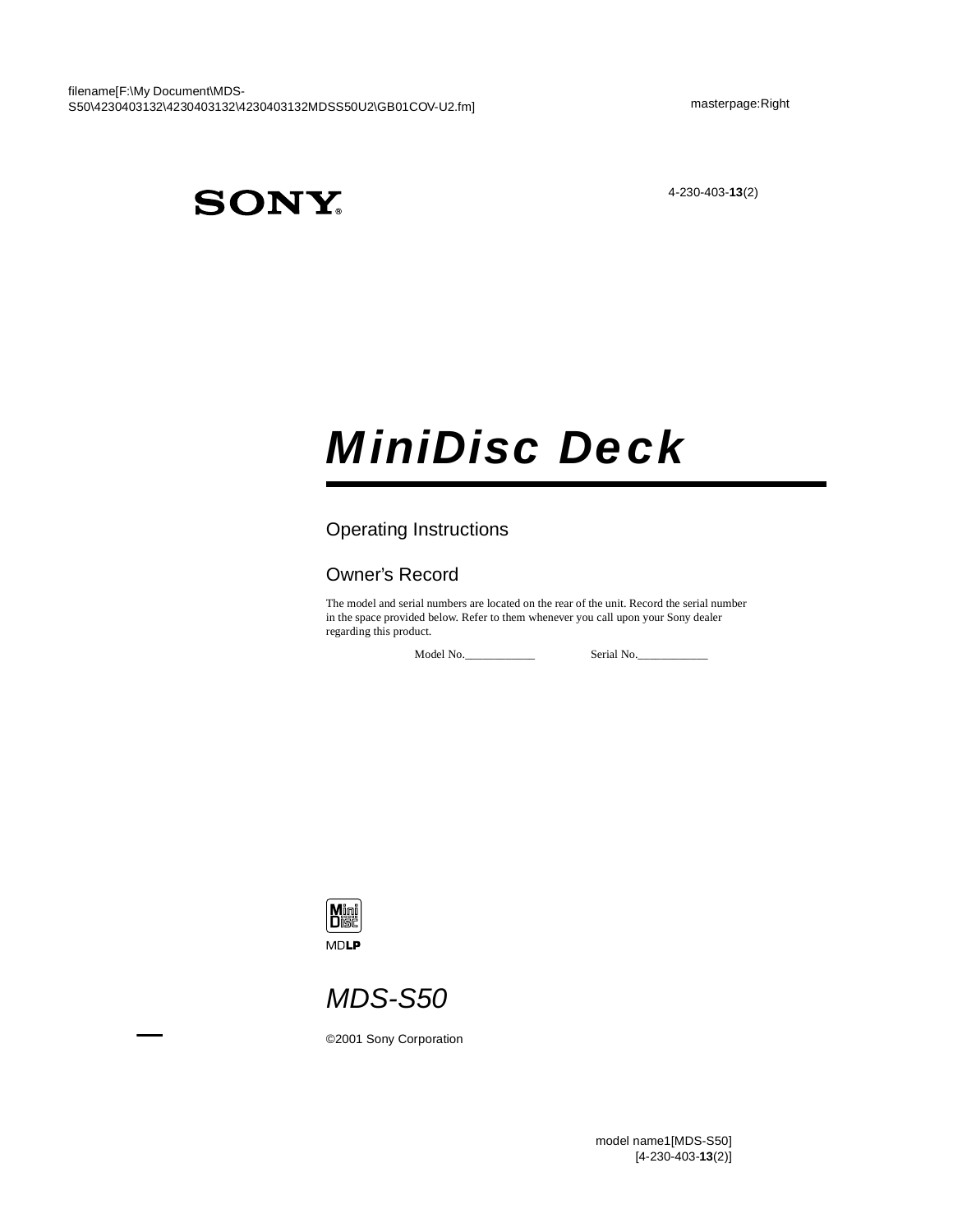## **WARNING**

#### **To prevent fire or shock hazard, do not expose the unit to rain or moisture.**



This appliance is classified as a CLASS 1 LASER product. The CLASS 1 LASER PRODUCT MARKING is located on the rear exterior.

The following caution label is located inside the unit.



IN NO EVENT SHALL SELLER BE LIABLE FOR ANY DIRECT, INCIDENTAL OR CONSEQUENTIAL DAMAGES OF ANY NATURE, OR LOSSES OR EXPENSES RESULTING FROM ANY DEFECTIVE PRODUCT OR THE USE OF ANY PRODUCT.

To prevent fire, do not Cover the ventilation of the apparatus with news papers, table-cloths, curtains, etc. And don't place lighted candles on the apparatus. To prevent fire or shock hazard, do not place vases on the apparatus.



Don't throw a battery, dispose it as the injurious wastes.

## **For customers in the U.S.A.**





This symbol is intended to alert the user to the presence of uninsulated "dangerous voltage" within the product's enclosure that may be of sufficient magnitude to constitute a risk of electric shock to persons.



This symbol is intended to alert the user to the presence of important operating and maintenance (servicing) instructions in the literature accompanying the appliance.

#### **CAUTION**

You are cautioned that any changes or modification not expressly approved in this manual could void your authority to operate this equipment.

#### **INFORMATION**

This equipment has been tested and found to comply with the limits for a Class B digital device, pursuant to Part 15 of the FCC Rules. These limits are designed to provide reasonable protection against harmful interference in a residential installation. This equipment generates, uses, and can radiate radio frequency energy and, if not installed and used in accordance with the instructions, may cause harmful interference to radio communications. However, there is no guarantee that interference will not occur in a particular installation. If this equipment does cause harmful interference to radio or television reception. which can be determined by turning the equipment off and on, the user is encouraged to try to correct the interference by one or more of the following measures:

- Reorient or relocate the receiving antenna.
- Increase the separation between the equipment and receiver.
- Connect the equipment into an outlet on a circuit different from that to which the receiver is connected.
- Consult the dealer or an experienced radio/TV technician for help.



ENERGY STAR<sup>®</sup> is a U.S. registered mark.

As an ENERGY STAR® Partner, Sony Corporation has determined that this product meets the ENERGY STAR® guidelines for energy efficiency.

#### **For customers in Canada**

This Class B digital apparatus complies With Canadian ICES-003.

#### **CAUTION**

TO PREVENT ELECTRIC SHOCK, DO NOT USE THIS POLARIZED AC PLUG WITH AN EXTENSION CORD, RECEPTACLE OR OTHER OUTLET UNLESS THE BLADES CAN BE FULLY INSERTED TO PREVENT BLADE EXPOSURE.

## **About this manual**

Controls in these instructions are those on the deck; these may, however, be substituted by controls on the supplied remote that are similarly named, or, when different, appear in the instructions within parentheses.

Example: Turn AMS clockwise (or press  $\blacktriangleright$ repeatedly).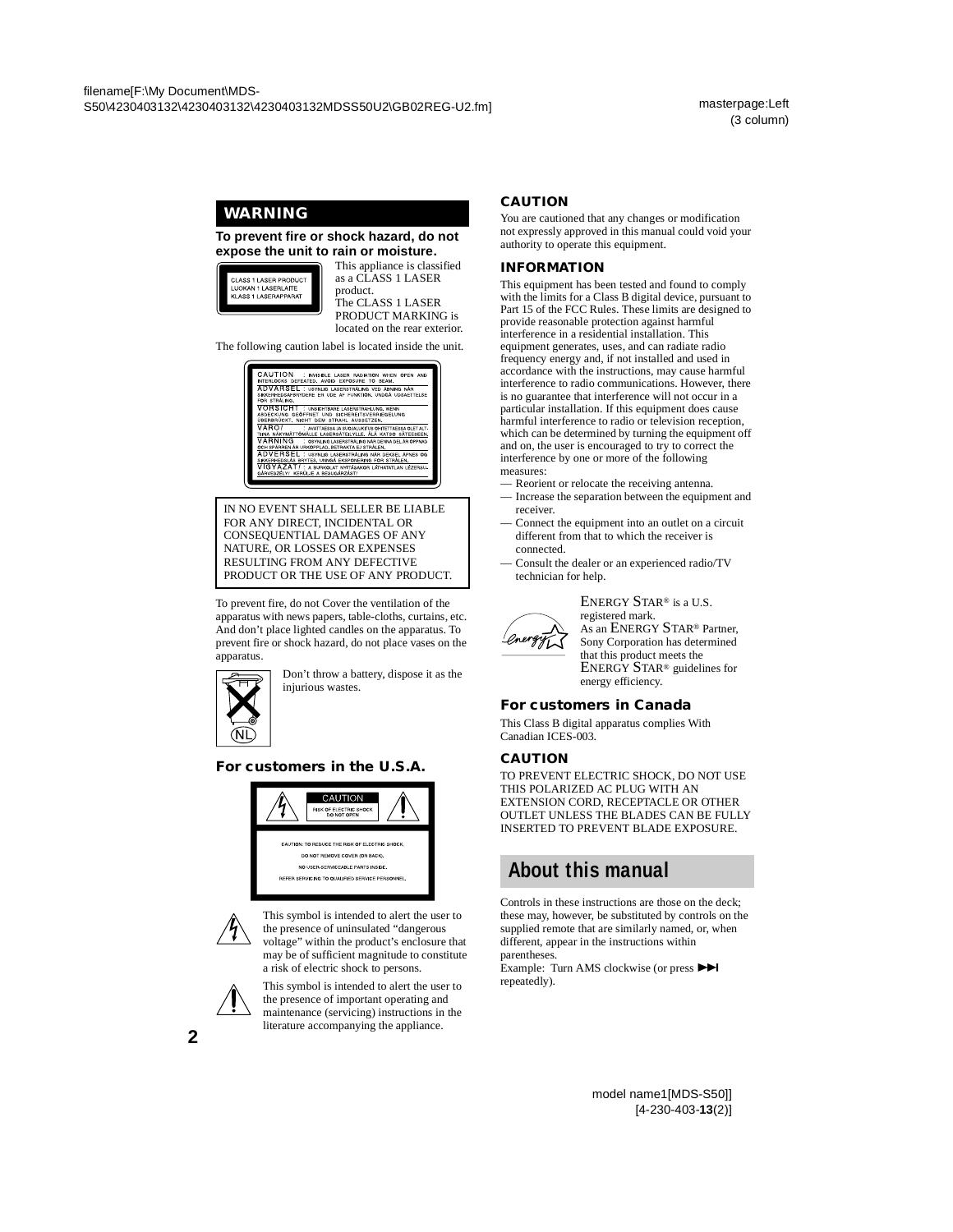## **Table of Contents**

## **[Parts Identification](#page-3-0)**

## **[Getting Started](#page-5-0)**

[Hooking up the audio components .........6](#page-5-0)

## **[Recording to MDs](#page-7-0)**

| Recording tips                          |
|-----------------------------------------|
| — Recording for long times/Marking      |
| track numbers/Smart Space/Adjusting     |
| the recording level/Checking the        |
| remaining recordable time/              |
|                                         |
| Starting recording with six seconds of  |
| prestored audio data                    |
| — Time Machine Recording  13            |
| Synchro-recording with the audio        |
| component of your choice                |
| — Music Synchro-recording 14            |
| Synchro-recording with a Sony CD player |
| — CD Synchro-recording14                |

## **[Playing MDs](#page-15-0)**

| Playing an MD               |
|-----------------------------|
| - Normal Play/Shuffle Play/ |
|                             |
| Creating your own program   |
|                             |

## **[Editing Recorded MDs](#page-18-0)**

| Erasing recordings                 |
|------------------------------------|
|                                    |
| Dividing recorded tracks           |
|                                    |
| Combining recorded tracks          |
|                                    |
| Moving recorded tracks             |
|                                    |
| Naming a track or MD               |
|                                    |
| Changing the recorded level after  |
| $recording - S.F EDITION \dots 26$ |
| Undoing the last edit — UNDO  28   |
|                                    |

## **[Other Functions](#page-27-0)**

| Falling as leep to music |  |
|--------------------------|--|
|                          |  |

## **[Additional Information](#page-29-0)**

| Using the beeps (Except for North |  |
|-----------------------------------|--|
|                                   |  |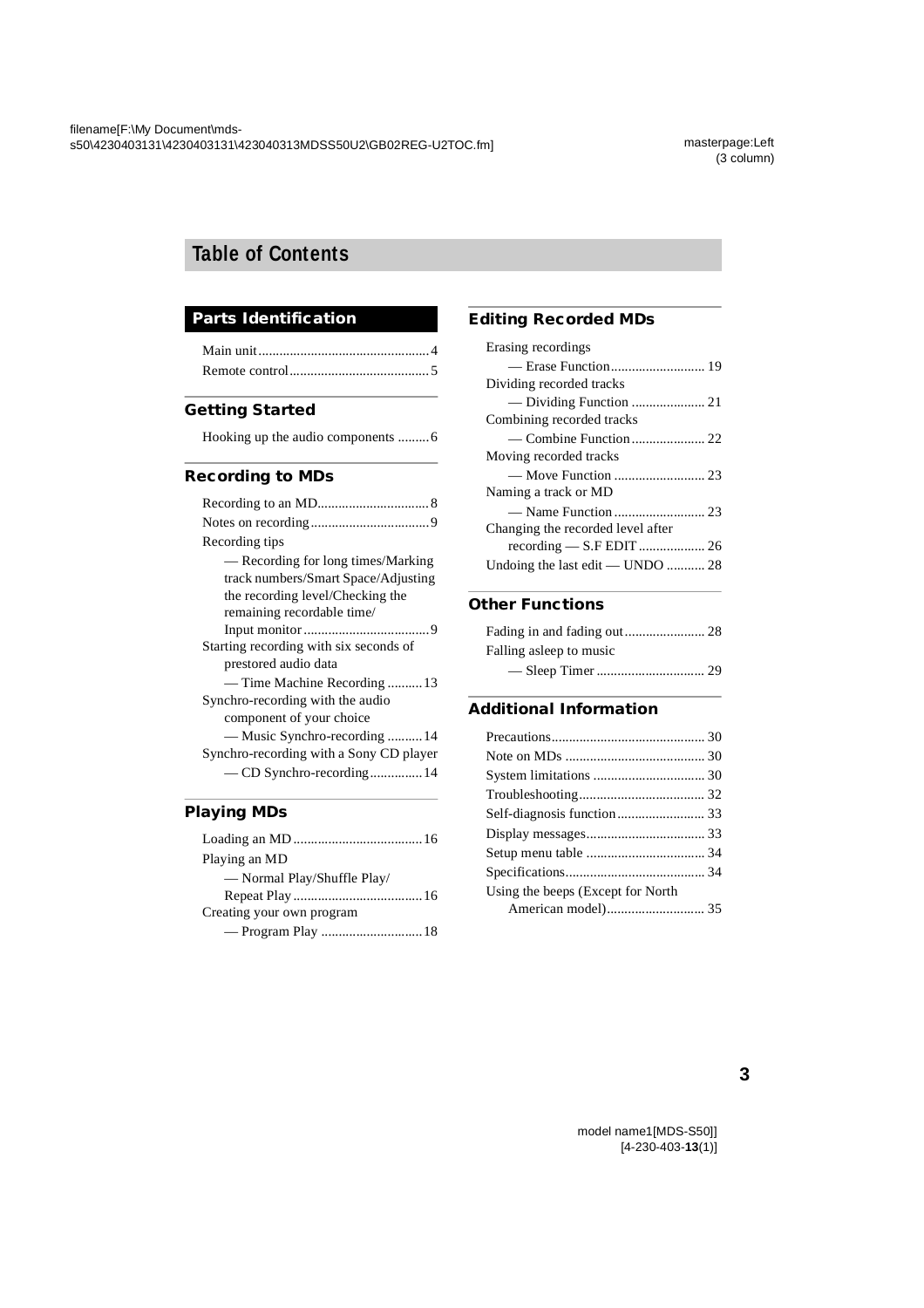## <span id="page-3-0"></span>**Parts Identification**

The items are arranged in alphabetical order. Refer to the pages indicated in parentheses ( ) for details.



 $\bullet$  (recording)  $\boxed{12}$  [\(8\)](#page-7-0)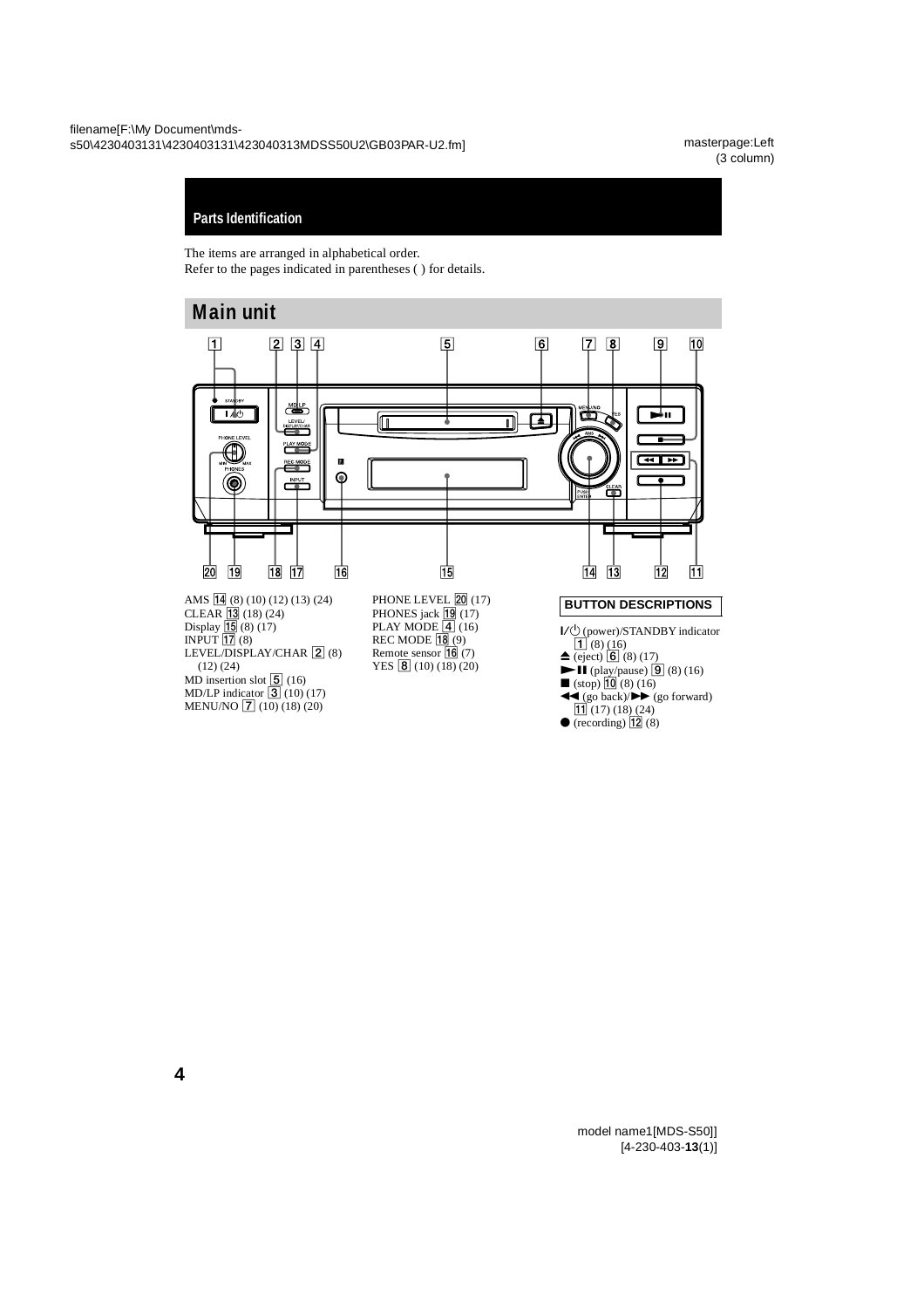## <span id="page-4-0"></span>**Remote control**



 $A \rightarrow B$  12 [\(16\)](#page-15-0) CD PLAYER  $\overline{\mathsf{H}}$  (go back)/ $\blacktriangleright$  (go forward)  $\overline{\mathsf{19}}$ [\(15\)](#page-14-0) CD-SYNCHRO STANDBY/START/STOP 7 [\(14\)](#page-13-0) [\(15\)](#page-14-0)  $CLEAR ~~6~~ (18) (24)$  $CLEAR ~~6~~ (18) (24)$  $CLEAR ~~6~~ (18) (24)$  $CLEAR ~~6~~ (18) (24)$  $DISPLAY$   $22$   $(8)$   $(12)$ FADER  $\boxed{3}$  [\(28\)](#page-27-0) INPUT  $\overline{24}(8)$  $\overline{24}(8)$ Letter/number buttons  $\overline{5}$  [\(17\)](#page-16-0) [\(25\)](#page-24-0) LEVEL  $+/-$  11 [\(12\)](#page-11-0) MENU/NO  $\overline{20}$  [\(10\)](#page-9-0) [\(18\)](#page-17-0) [\(20\)](#page-19-0) MUSIC SYNC  $\overline{8}$  [\(14\)](#page-13-0) NAME EDIT/SELECT 21 [\(24\)](#page-23-0) PLAY MODE  $\boxed{2}$  [\(16\)](#page-15-0) REC MODE  $\overline{25}(9)$  $\overline{25}(9)$ REPEAT  $\overline{13}$   $\overline{(16)}$  $\overline{(16)}$  $\overline{(16)}$  $SCROLL$   $\overline{23}$  [\(17\)](#page-16-0) T.REC  $\overline{17}$  [\(13\)](#page-12-0)

**BUTTON DESCRIPTIONS**

- $\mathsf{I}/\mathsf{U}$  (power)  $\boxed{\mathsf{1}}$  [\(8\)](#page-7-0) [\(16\)](#page-15-0)
- **II** (pause)  $\boxed{9}$  [\(8\)](#page-7-0) [\(16\)](#page-15-0)

YES  $\overline{4}(10)(18)(20)$  $\overline{4}(10)(18)(20)$  $\overline{4}(10)(18)(20)$ 

- $\bullet$  (stop)  $\overline{10}$  [\(8\)](#page-7-0) [\(16\)](#page-15-0)
- $\blacktriangleleft$  (fast reverse)/ $\blacktriangleright$  (fast forward)  $\boxed{14}$  [\(17\)](#page-16-0) [\(18\)](#page-17-0) [\(24\)](#page-23-0)
- $\blacktriangleleft$  (go back)/ $\blacktriangleright$  (go forward)  $\boxed{15}$  [\(8\)](#page-7-0) [\(10\)](#page-9-0) [\(16\)](#page-15-0) [\(25\)](#page-24-0) [\(26\)](#page-25-0)
- $\bullet$  (recording)  $\overline{16}$  [\(8\)](#page-7-0)
- $\blacktriangleright$  (play)  $\overline{18}$  [\(16\)](#page-15-0)
- $\triangle$  (eject)  $\boxed{26}$  [\(8\)](#page-7-0) [\(17\)](#page-16-0)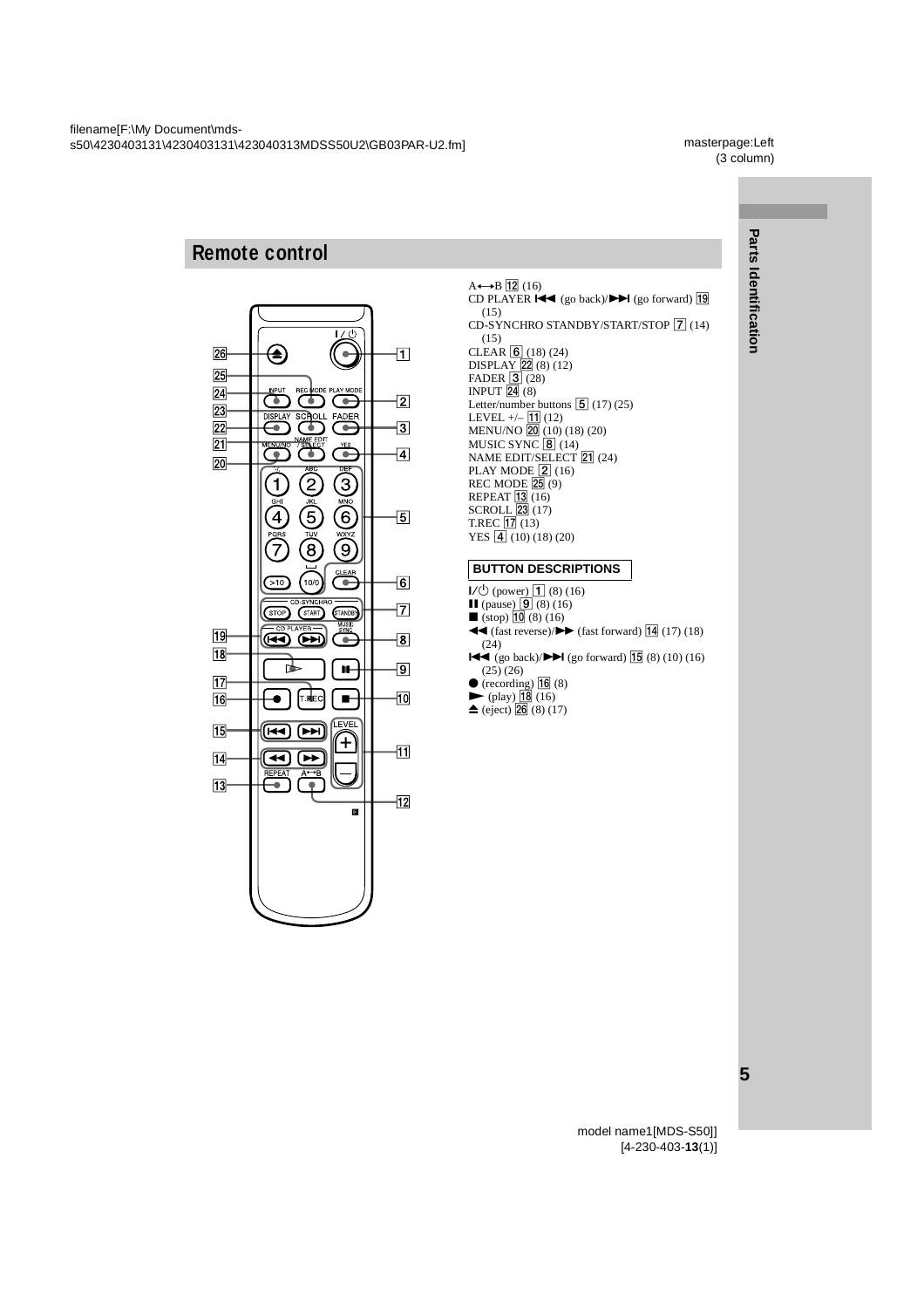## <span id="page-5-0"></span>**Hooking up the audio components**



## **Required cords**

#### A **Audio connecting cords (2) (supplied)**

When connecting an audio connecting cord, be sure to match the color-coded pins to the appropriate jacks: white (left) to white and red (right) to red.



#### B **Optical cables (supplied)**

- **•** When connecting an optical cable, take the caps off the connectors and insert the cable plugs straight in until they click into place.
- **•** Do not bend or tie the optical cables.



## **Hookup considerations**

- **•** Turn off the power of all components before making any connections.
- **•** Do not connect any AC power cord until all the connections are completed.
- **•** Be sure the connections are firm to prevent hum and noise.

### **Jacks (connectors) for connecting audio components**

| Connect                     | To the                       |
|-----------------------------|------------------------------|
| Amplifiers                  | ANALOG IN/OUT jacks          |
| CD players or<br>DBS tuners | DIGITAL OPTICAL IN connector |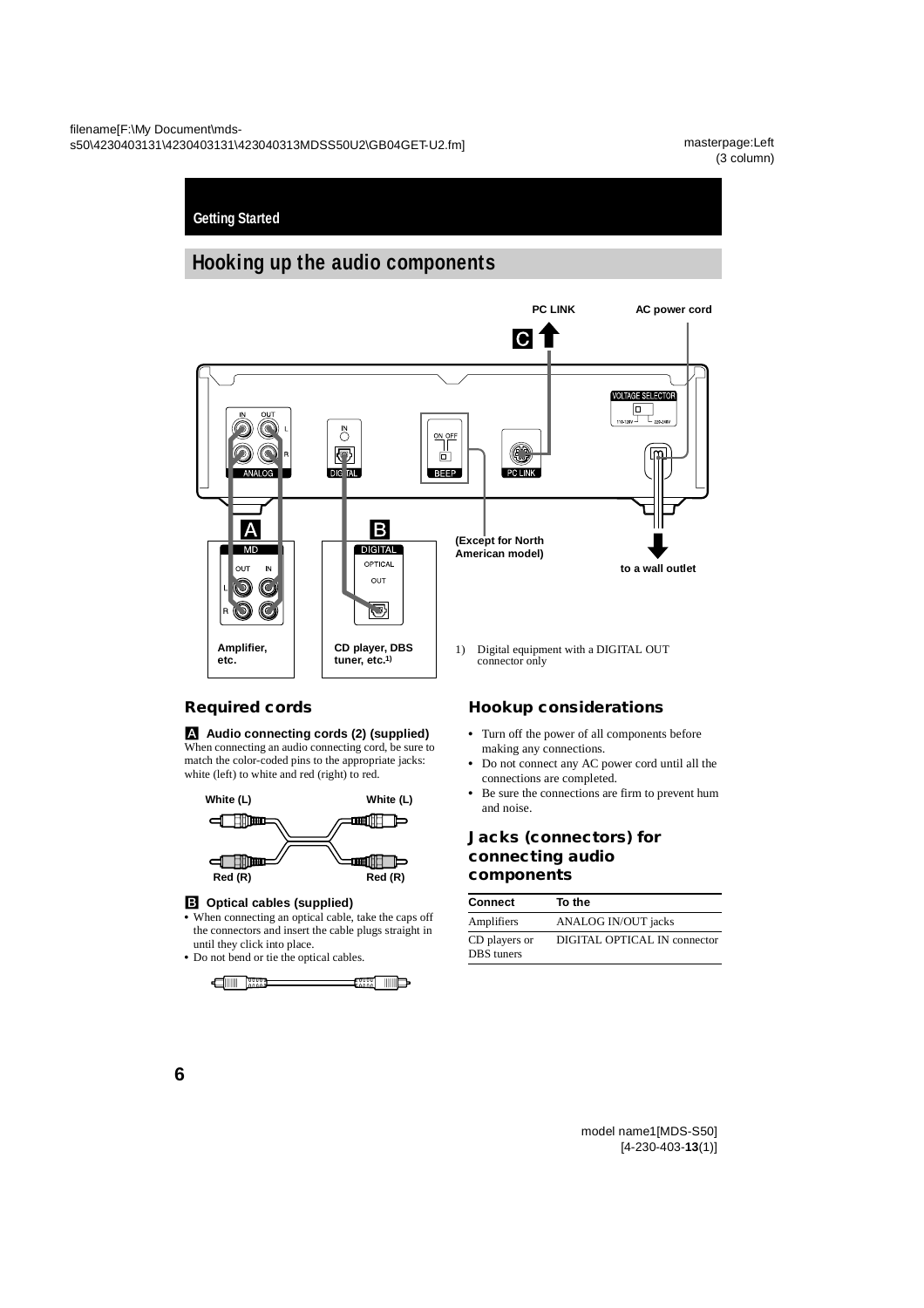## <span id="page-6-0"></span>**Setting the voltage selector (only on models supplied with a voltage selector)**

Check that the voltage selector on the rear panel of the deck is set to the local power line voltage. If not, set the selector to the correct position using a screwdriver before connecting the AC power cord to a wall outlet.



## **Other connections**

### **To connect a PC**

#### C **PC connecting kit (not supplied)**

Use the PC connecting kit to connect a PC to the MD deck. By connecting the MD deck to a PC, you will be able to select and play MD tracks and do various editing operations on the PC. For details, refer to the manual supplied with the PC connecting kit.

#### **To connect the AC power cord**

Connect the AC power cord of the deck to a wall outlet.

#### **Note**

If you use a timer, connect the AC power cord to the outlet of the timer.

### **Inserting batteries into the remote**

Insert two R6 (size-AA) batteries into the battery compartment with the + and – properly oriented to the markings. When using the remote, point it at the remote sensor  $\blacksquare$  on the deck.



#### **Tip**

When the remote no longer operates the deck, replace both batteries with new ones.

#### **Notes**

- **•** Do not leave the remote in an extremely hot or humid place.
- Do not drop any foreign object into the remote casing, particularly when replacing the batteries.
- Do not use a new battery with an old one.
- **•** Do not expose the remote sensor to direct sunlight or lighting apparatus. Doing so may cause a malfunction.
- **•** If you don't use the remote for an extended period of time, remove the batteries to avoid possible damage from battery leakage and corrosion.

## **Demonstration mode**

When you turn on the MD deck and there is no MD in the deck, demonstration mode is activated automatically after about ten minutes. To deactivate demonstration mode, press any button on the deck or on the remote.

#### **Tip**

To turn off demonstration mode, press  $\blacksquare$  and CLEAR simultaneously when there is no MD in the deck. "Demo Off" appears in the display. To turn on demonstration mode again, perform the same procedure described above.

"Demo On" appears in the display.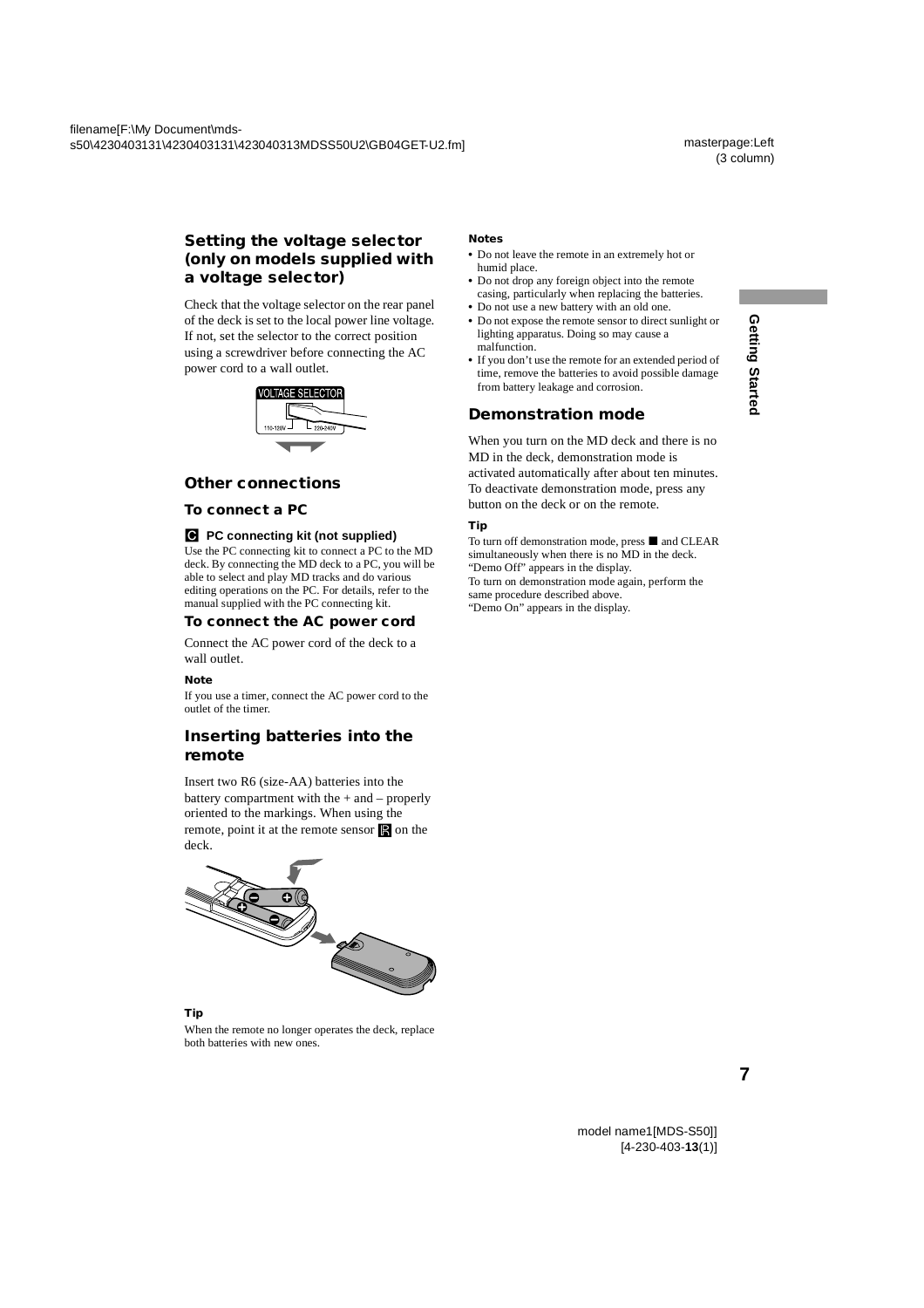## <span id="page-7-0"></span>**Recording to an MD**

If the MD has been partially recorded, recording starts after the recorded tracks.

- **1 Turn on the amplifier and program source, and select the source on the amplifier.**
- **2** Press  $I/(1)$  to turn on the deck. The STANDBY indicator turns off.
- **3 Load a recordable MD into the slot [\(page 16\)](#page-15-0).**
- **4 Press INPUT repeatedly to select the input jacks (connector) connected to the program source.**

| When the source is<br>connected to the | Set INPUT to |
|----------------------------------------|--------------|
| DIGITAL OPTICAL IN                     | D-IN         |
| connector                              |              |
| ANALOG IN jacks                        | A-IN         |

#### **5 If necessary, locate the point on the MD to start recording from.**

If you want to record to a new MD or start recording from the end of the recorded portion, skip this step and go to step 6.

**To record over from the beginning of an existing MD track:** Turn AMS (or press  $\blacktriangleleft$  / $\blacktriangleright$  repeatedly) until the number of the track to be recorded over appears.

**To record over from the middle of an MD** track: Turn AMS (or press  $\blacktriangleright$  />> repeatedly) until the number of the track to be recorded over appears, then press  $\blacktriangleright$ (or  $\blacktriangleright$ ) to start play. Press  $\blacktriangleright$  **II** (or **II**) at the point you want to start recording from.

## **6 Press** <sup>z</sup>**.**

The deck changes to recording pause.

#### **7 If necessary, adjust the recording level.**

For details, [see "Adjusting the recording](#page-11-0) [level" on page 12.](#page-11-0)

#### **8** Press  $\blacktriangleright$  **II** (or press  $\blacktriangleright$  or **II**).

Recording starts.

The MD deck is recording over existing track(s). "Tr" flashes in the display during recording. The indication stops flashing when the deck reaches the end of the recorded portion.

## **9 Start playing the program source.**

#### **Operations you may want to do during recording**

| To                                              | <b>Press</b>                                                    |
|-------------------------------------------------|-----------------------------------------------------------------|
| Stop recording                                  |                                                                 |
| Pause recording                                 | $\blacktriangleright$ II (or II)                                |
| Resume recording after<br>pausing <sup>1)</sup> | $\blacktriangleright$ II (or press $\blacktriangleright$ or II) |
| Eject the MD                                    | $\triangleq$ after stopping recording                           |

1) The track number increases by one.

#### **To change the display while recording**

Press LEVEL/DISPLAY/CHAR (or DISPLAY) repeatedly to change the display.

Each press of the button changes the display cyclically as follows:

**Track number and recorded time of the current track → Remaining recordable time**<sup>2)</sup> on the MD  $\rightarrow$  Level of the input signal  $\rightarrow$ **Track name**3)

- 2) Time shown in the display differs depending on the setting of REC MODE.
- 3) "No Name" appears when the track has no name.

#### **Note**

You cannot record over existing material when Shuffle Play [\(page 16\)](#page-15-0) or Program Play [\(page 16\)](#page-15-0) has been selected. "Impossible" appears in the display at this time.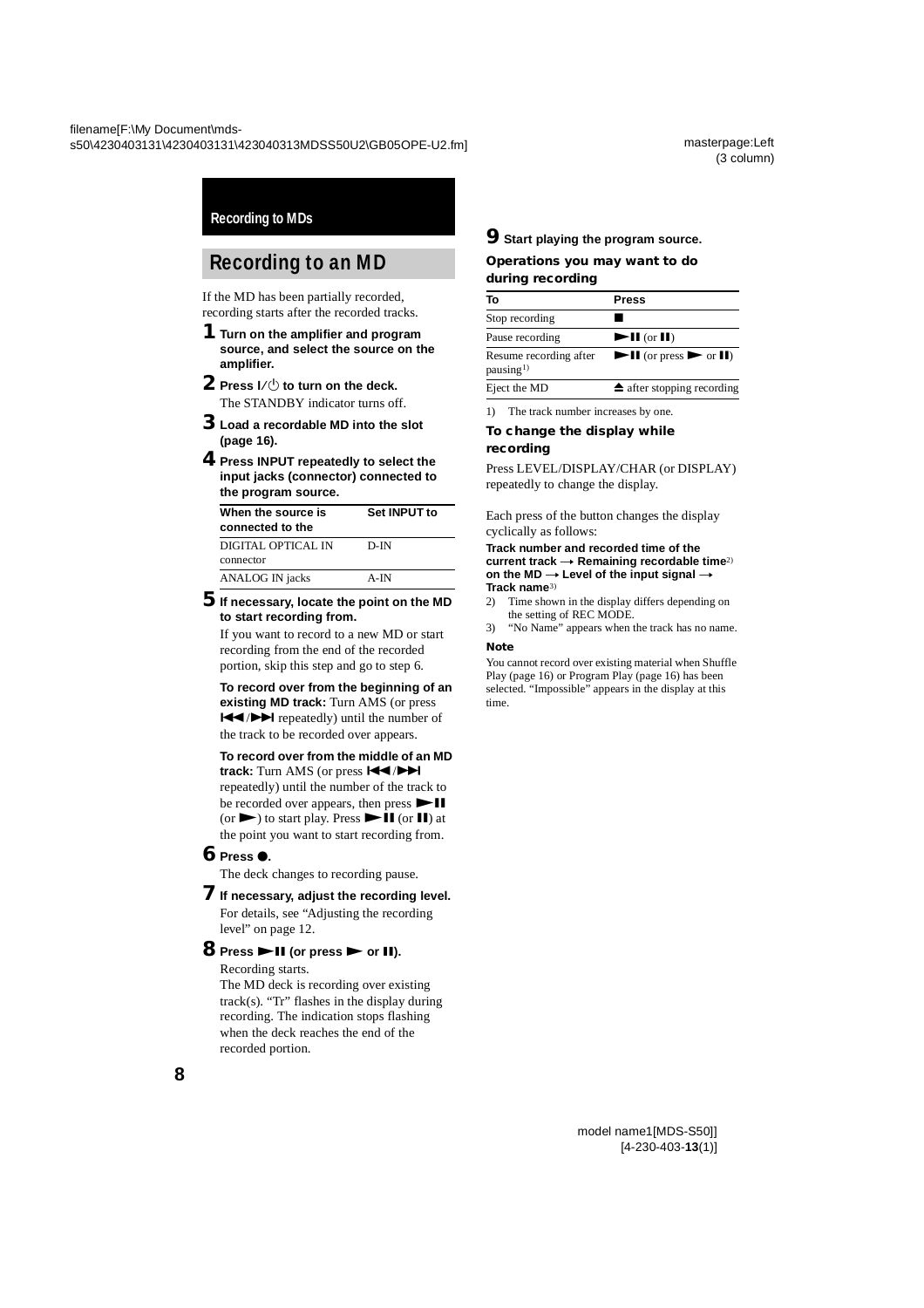## <span id="page-8-0"></span>**Notes on recording**

#### **After recording**

Press  $\triangleq$  to remove the MD or press  $I/(1)$ (power) to turn off the unit. "TOC" lights up, or either "TOC" or "STANDBY" starts flashing. The TOC is updated and recording is completed.

#### **Before pulling out the power cord**

MD recording is completed when the MD Table of Contents (TOC) is updated. The TOC is updated when you eject the MD or press  $\mathsf{I}/\mathsf{U}$  to turn off the unit. Do not pull out the power cord before updating the TOC (while "TOC" is lit) or while updating the TOC (while "TOC" or "STANDBY" is flashing) to ensure a complete recording.

#### **Converting digital sampling rates automatically**

A built-in sampling rate converter automatically converts the sampling frequency of various digital sources to the 44.1 kHz sampling rate of the MD deck. This allows you to monitor and record sources such as 32- or 48-kHz DAT tape or satellite broadcasts, as well as the CDs and MDs.

#### **To prevent accidental erasure of the recorded material**

To protect an MD recording, slide the recordprotect tab in the direction of the arrow (see illustration below) to open the slot. To enable re-recording, close the slot.



## **Recording tips**

**— Recording for long times/Marking track numbers/Smart Space/Adjusting the recording level/Checking the remaining recordable time/Input monitor**

## **Recording for long times**

In addition to normal stereo recording, this deck has two long time recording modes: LP2 and LP4. When recording in LP2 Stereo mode, you can record 2 times the normal recordable time, and in LP4 Stereo mode, you can record 4 times the normal recordable time. In addition, the recordable time for monaural recording is approximately double the stereo recording time. LP4 Stereo mode (4× long time recording mode) achieves a long stereo recording time by use of a special compression system. When placing emphasis on sound quality, Stereo recording or LP2 Stereo recording (2× long time recording mode) is recommended.

#### **Note**

MDs recorded in MD LP (LP2 or LP4 Stereo) mode cannot be played back on a deck that does not support MD LP mode. In addition, you cannot perform S.F Edit for MDs recorded in MD LP mode.

- **1 Do steps 1 to 4 of ["Recording to MDs"](#page-7-0) [on page 8](#page-7-0).**
- **2 Press REC MODE repeatedly to select the recording mode you want to record in.**

| To record in      | Set REC MODE to      |
|-------------------|----------------------|
| Stereo            | Blank (No indicator) |
| <b>LP2</b> Stereo | LP <sub>2</sub>      |
| LP4 Stereo        | I P4                 |
| Monaural          | <b>MONO</b>          |

**3 Do steps 5 to 9 of ["Recording to MDs"](#page-7-0) [on page 8](#page-7-0).**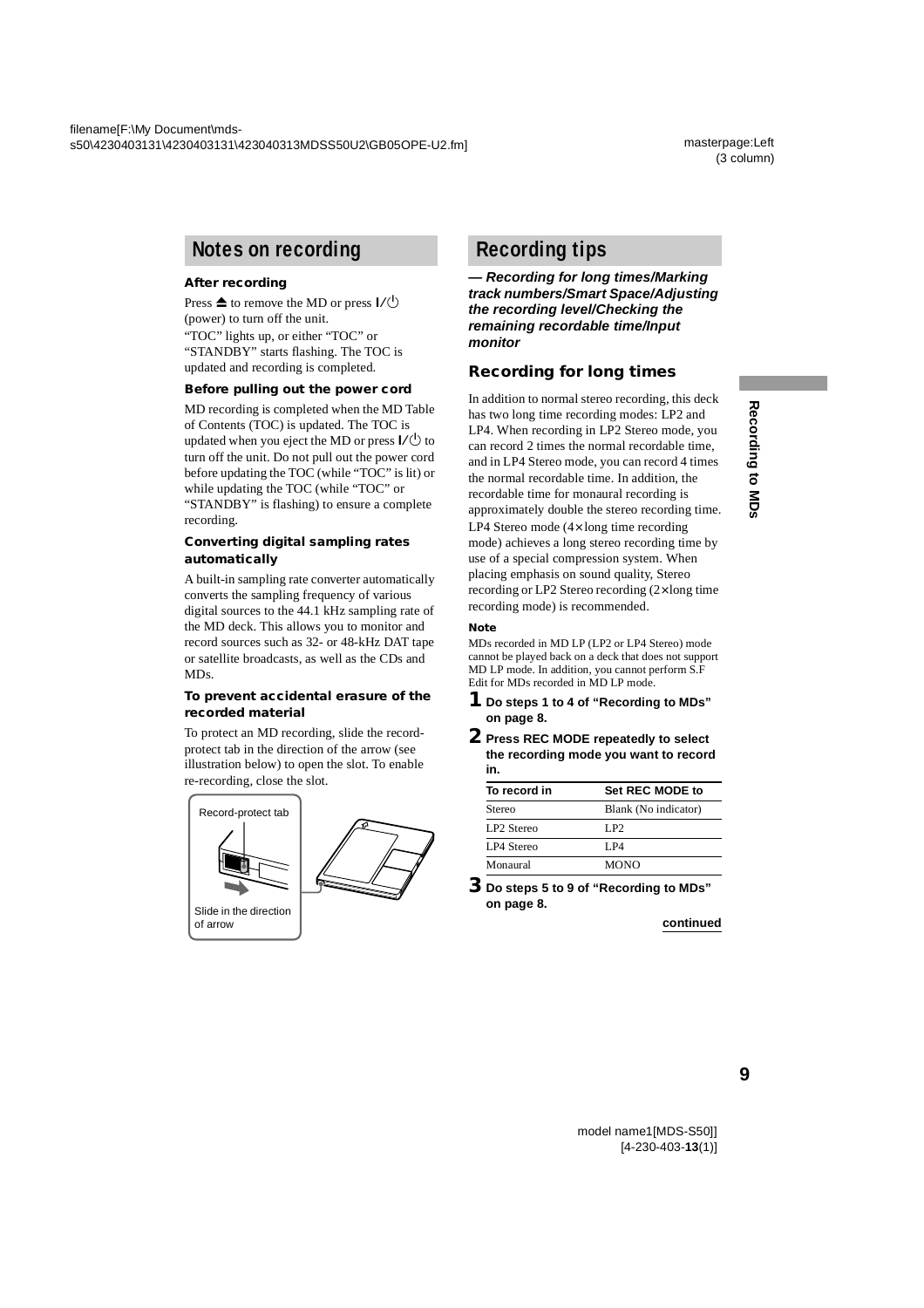### <span id="page-9-0"></span>**Recording tips (continued)**

#### **Tips**

- **•** During recording to an MD in LP2 or LP4 Stereo mode, the MD LP indicator lights up when you press  $\bullet$  in step 3 above.
- **•** The deck is set at the factory to add "LP:" at the beginning of a track name automatically. This indication is displayed when the track is played on a deck that does not support long-time recording. To turn off this function, do the following procedure.
	- **1** While the deck is stopped or playing, press MENU/NO twice. "Setup Menu" appears in the display.
	- **2** Turn AMS (or press  $\leftarrow$  />>I repeatedly) until "LPstamp On" (factory setting) appears, then press AMS or YES.
	- **3** Turn AMS (or press  $\leftarrow$  />>I repeatedly) to select "LPstamp Off", and then press AMS or YES.
	- **4** Press MENU/NO.

To add "LP:" automatically again, select "LPstamp On" in step 3 above.

#### **Notes**

- **•** The recorded "LP:" is a confirmation stamp that is displayed to indicate that the track cannot be played back on a deck that does not support MD LP mode. It is not displayed on decks that support MD LP mode.
- **•** If "LPstamp:On" is set, "LP:" is recorded as part of the track name, so the number of characters that can be input in a single MD is reduced. Furthermore, "LP:" is automatically copied if the track name is copied or if the track is divided by using the Divide function.
- **•** MDs recorded in MD LP (LP2 or LP4 Stereo) mode should be played back on a deck that supports MD LP mode. These MDs cannot be played back on other decks.
- **•** Even if you press REC MODE during recording or recording pause, you cannot change the recording mode.
- **•** Even if you press REC MODE repeatedly to select MONO, the monitor signal during recording does not become monaural.

## **Marking track numbers while recording**

### **— Manual /Automatic Track Marking**

You can mark track numbers either manually or automatically while recording. By marking track numbers at specific points, you can quickly locate the points later or edit the MD easily.

#### **Marking track numbers manually (Manual Track Marking) While recording, press**  $\bullet$  **at the point where you want to add a track number.**

### **Marking track numbers automatically (Automatic Track Marking)**

When recording from a CD player or MD deck connected to a DIGITAL IN connector, the deck marks track numbers in the same sequence as the source. When recording from other sources connected to the DIGITAL IN connector or a source connected to the ANALOG IN jacks, do the procedure below to mark track numbers automatically. However, you cannot mark track numbers automatically if the sound source to be recorded is noisy (e.g., tapes or radio programs).

**1 While the deck is stopped, press MENU/ NO twice.**

"Setup Menu" appears in the display.

**2** Turn AMS (or press  $\leftarrow$  /**>> repeatedly) until "T.Mark Lsync" appears, then press AMS or YES.**

#### **3** Turn AMS (or press  $\leftarrow$  />> **repeatedly) to select the setting, then press AMS or YES.**

| Т٥                                         | <b>Select</b>                     |
|--------------------------------------------|-----------------------------------|
| Turn on Automatic<br><b>Track Marking</b>  | T.Mark Lsync (factory<br>setting) |
| Turn off Automatic<br><b>Track Marking</b> | T.Mark Off                        |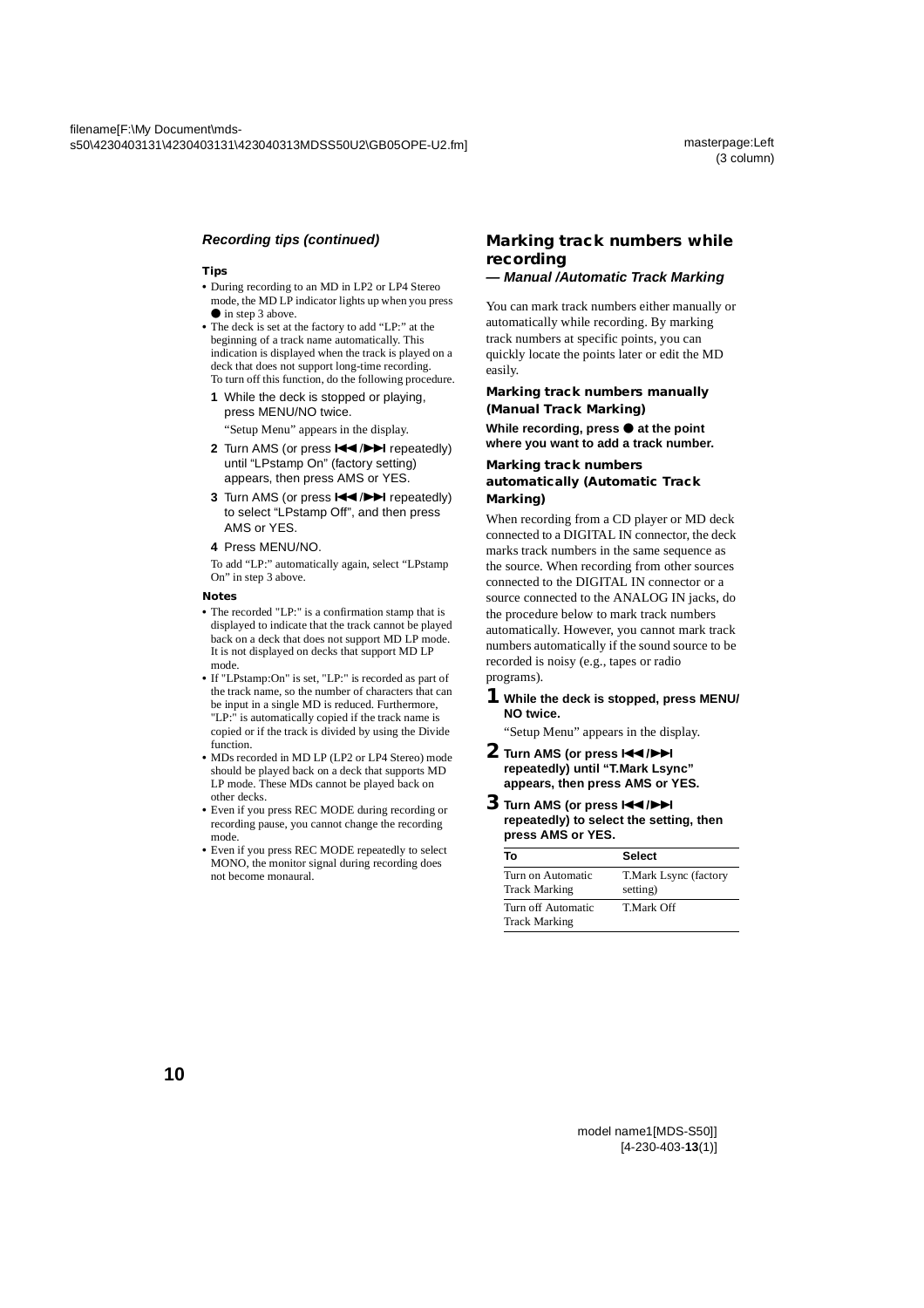## <span id="page-10-0"></span>**4 Press MENU/NO.**

When you set Automatic Track Marking to on, "L.SYNC" lights up.

The deck marks a track number whenever the input signal level drops to  $-50$  dB<sup>1)</sup> (the trigger level for Automatic Track Marking) or below for at least 1.5 seconds.

1) Factory setting

#### **To change the trigger level for Automatic Track Marking**

Do the procedure below to change the signal level that triggers Automatic Track Marking.

**1 While the deck is stopped, press MENU/ NO twice.**

"Setup Menu" appears in the display.

- **2** Turn AMS (or press  $\leftarrow$  />> **repeatedly) until "LS(T)" appears, then press AMS or YES.**
- **3** Turn AMS (or press  $\leftarrow$  />> **repeatedly) to select the level, then press AMS or YES.**

You can set the level at any value between –72 dB and 0 dB, in 2 dB increments.

## **4 Press MENU/NO.**

#### **Tips for automatic track marking**

- **•** When recording from a CD player or an MD deck connected to the DIGITAL IN connector, the entire material might be recorded as a single track in the following cases:
	- When you consecutively record the same track two or more times using single-track repeat play.
	- When you consecutively record two or more tracks with the same track number but from different CDs or MDs.
	- When you record tracks from certain CD or multi-disc players.
- **•** A track number might not be marked for tracks less than 4 seconds long (in Stereo mode, Monaural mode, and LP2 Stereo mode) or 8 seconds long (in LP4 Stereo mode) during recording.
- **•** When recording from a component connected to the ANALOG IN jacks with "T.Mark Off" selected or when recording from a DAT deck or DBS tuner connected to the DIGITAL IN connector, the entire material may be recorded as a single track.
- **•** When recording from a DAT deck or DBS tuner connected to the DIGITAL IN connector, the deck will mark a track number whenever the sampling frequency of the input signal changes, regardless of the track marking parameter setting ("T.Mark Lsync" or "T.Mark Off").

#### **Tip**

You can mark track numbers even after recording has finished. See ["Dividing recorded tracks"](#page-20-0) on page 21.

## **Erasing blank portions automatically (Smart Space/ Auto Cut)**

The Smart Space function lets you make the blank spaces between tracks 3 seconds long automatically. If the Smart Space function is on and there is no sound input for about 3 seconds or more (but less than 30 seconds) while recording, the MD deck replaces this silence with a blank of about 3 seconds and continues recording.

No sound input for less than 30 seconds



Replaced with a blank of 3 seconds and recording continues

**Auto Cut:** When the Smart Space function is on, if there is no sound input for 30 seconds or more, the MD deck replaces this silence with a blank of about 3 seconds and enters recording pause.

No sound input for 30 seconds or more



Replaced with a blank of 3 seconds and recording pauses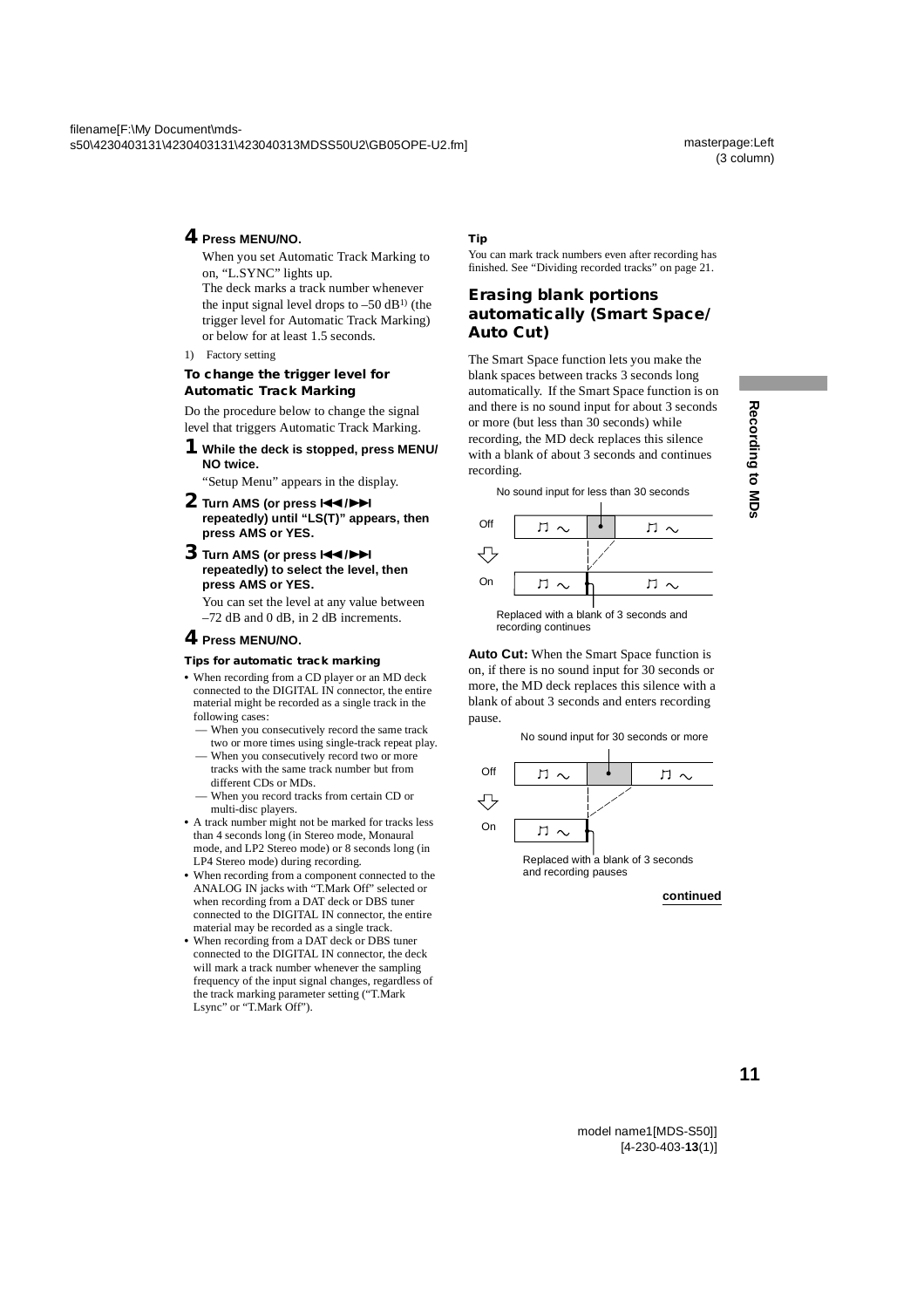### <span id="page-11-0"></span>**Recording tips (continued)**

**1 While the deck is stopped, press MENU/ NO twice.**

"Setup Menu" appears in the display.

- **2** Turn AMS (or press  $\left|\frac{4}{\sqrt{2}}\right|$ **repeatedly) until "S.Space On" appears, then press AMS or YES.**
- **3** Turn AMS (or press  $\left|\frac{4}{\left|\mathbf{a}\right|}\right|$ **repeatedly) to select the setting, then press AMS or YES.**

| Т٥                                   | <b>Select</b>                   |
|--------------------------------------|---------------------------------|
| Turn on Smart Space<br>and Auto Cut  | S.Space On (factory<br>setting) |
| Turn off Smart Space<br>and Auto Cut | S.Space Off                     |

## **4 Press MENU/NO.**

#### **Notes**

- **•** Smart Space does not affect the order of the track numbers being recorded, even if the blank space occurs in the middle of a track.
- **•** Auto Cut is automatically turned on or off in tandem with Smart Space.
- If the deck continues recording pause for about 10 minutes after the Auto Cut activated, recording stops automatically.

## **Adjusting the recording level**

You can adjust the recording level for both analog and digital recordings.

- **1 Do steps 1 to 6 of ["Recording to MDs"](#page-7-0) [on page 8](#page-7-0).**
- **2 Play the portion of the program source with the strongest output.**
- **3 Press LEVEL/DISPLAY/CHAR (or DISPLAY) repeatedly until the level of the input signal appears.**
- **4 While monitoring the sound, turn AMS (or press LEVEL +/– repeatedly) to raise the recording level to its highest level without turning on "OVER" on the peak level meters.**



Avoid turning on these indicators

- **5 Stop playing the program source.**
- **6 To start recording, continue from step 8 of ["Recording to MDs"](#page-7-0) on page 8.**

#### **Tips**

- **•** To adjust the recording level, press LEVEL +/– on the remote repeatedly during recording or recording pause.
- **•** Peak hold function freezes the peak level meters at the highest level reached by the input signal.
	- **1** While the deck is stopped, press MENU/ NO twice.

"Setup Menu" appears in the display.

- **2** Turn AMS (or press  $I \blacktriangleleft / I \blacktriangleright I$  repeatedly) until "P.Hold Off" (factory setting) appears, then press AMS or YES.
- **3** Turn AMS (or press  $I \blacktriangleleft / I \blacktriangleright I$  repeatedly) to select "P.Hold On", then press AMS or YES.
- **4** Press MENU/NO.

To turn off the Peak Hold Function, select "P.Hold Off" in step 3 above.

#### **Note**

The volume can only be increased up to  $+12.0$  dB (for analog recording) or  $+18.0$  dB (for digital recording). Therefore, if the output level of the connected component is low, it may not be possible to set the recording level to maximum.

## **Checking the remaining recordable time on the MD**

#### **Press DISPLAY on the remote repeatedly.**

For the information in stop mode, see [page 17](#page-16-0). For the information during recording, see [page 8](#page-7-0).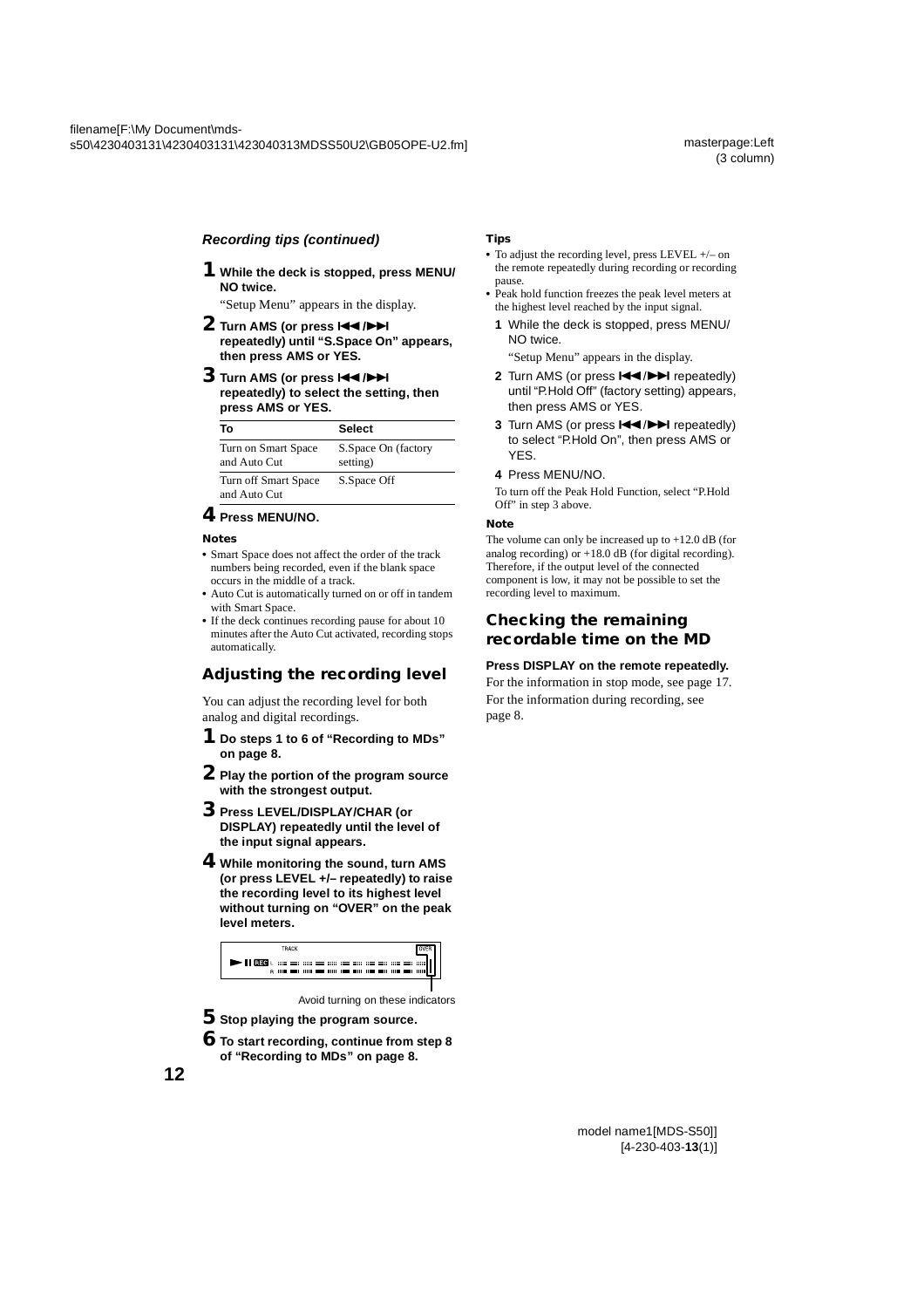## <span id="page-12-0"></span>**Monitoring the input signal (Input Monitor)**

You can monitor the selected input signal even when you are not recording it.

- **1** Press ≜ to eject the MD.
- **2 Press INPUT repeatedly to select the jacks (connector) where the signal you want to monitor is being input.**

## **3 Press** <sup>z</sup>**.**

### **When an analog input is selected**

The analog signal input from the ANALOG IN jacks is output to the ANALOG OUT jacks and PHONES jack. "AD – DA" appears in the display during this time.

### **When a digital input is selected**

The digital signal input from the DIGITAL IN connector is output to the ANALOG OUT jacks and PHONES jack after D/A conversion. " – DA" appears in the display during this time.

### **To stop Input Monitor**

Press  $\blacksquare$ .

## **Starting recording with six seconds of prestored audio data**

## **— Time Machine Recording**

When recording from an FM or satellite broadcast, the fist few seconds of material are often lost due to the time it takes you to ascertain the contents and press the record button. To prevent the loss of this material, the Time Machine Recording feature constantly stores the most recent audio data in a buffer memory. This lets you record the sound from 6 seconds before starting recording, as shown in the illustration below:



be recorded

### **1 Do steps 1 to 6 of ["Recording to MDs"](#page-7-0) [on page 8](#page-7-0).**

The deck changes to recording pause.

- **2 Start playing the program source.**
- **3 Press AMS (or T.REC) at the point where you want to start recording.**

Recording starts with the six seconds of prestored data in the buffer memory, then continues recording via the buffer memory thereafter.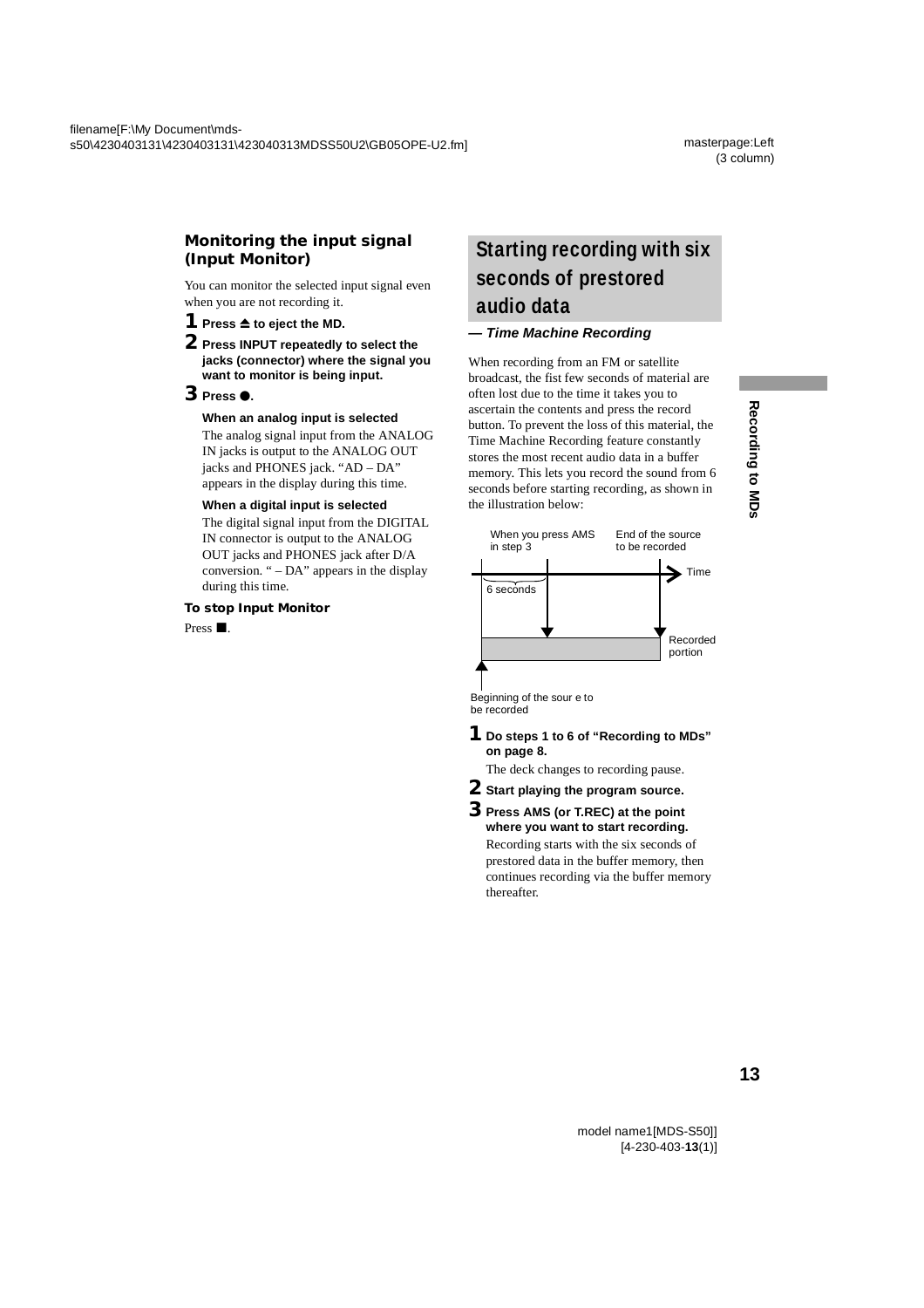## <span id="page-13-0"></span>**Synchro-recording with the audio component of your choice**

#### **— Music Synchro-recording**

The Music Synchro-recording allows you to automatically synchronize recording to the MD deck with the playing of the selected program source. The Track Marking Function, however, will differ according to the program source. For details, see ["Marking track numbers while](#page-9-0) recording" [on page 10.](#page-9-0)

- **1 Do steps 1 to 5 of ["Recording to MDs"](#page-7-0) [on page 8](#page-7-0).**
- **2 Press MUSIC SYNC on the remote.**

The deck changes to recording pause.

**3 Start playing the program source.** Recording starts automatically.

#### **Note**

During Music Synchro-recording, Smart Space and Auto Cut will operate regardless of their setting ("S.Space On" or "S.Space Off").

## **Synchro-recording with a Sony CD player**

### **— CD Synchro-recording**

When the deck is connected to a Sony CD player or Hi-Fi component system, you can easily copy the contents of CDs to the MD using the deck's remote. Because the MD remote operates both the MD deck and the CD player or CD player section of the component system, make sure to place the MD deck and the CD player as close together as possible.

- **1 Turn on the amplifier and the CD player, and select CD on the amplifier.**
- **2 Do steps 2 to 5 of ["Recording to MDs"](#page-7-0) [on page 8](#page-7-0).**
- **3 Insert a CD into the CD player and select the playing mode (Shuffle Play, Program Play, etc.) on the CD player.**
- **4 Press CD-SYNCHRO STANDBY on the remote.**

The CD player changes to play standby and the MD deck changes to recording standby.

#### **5 Press CD-SYNCHRO START on the remote.**

The deck starts recording and the CD player starts to play.

The track number and elapsed recording time of the track appear in the display.

#### **If the CD player does not start playing**

Some CD players may not respond when you press CD-SYNCHRO START on the remote. Press II on the CD player's remote instead to start play on the CD player.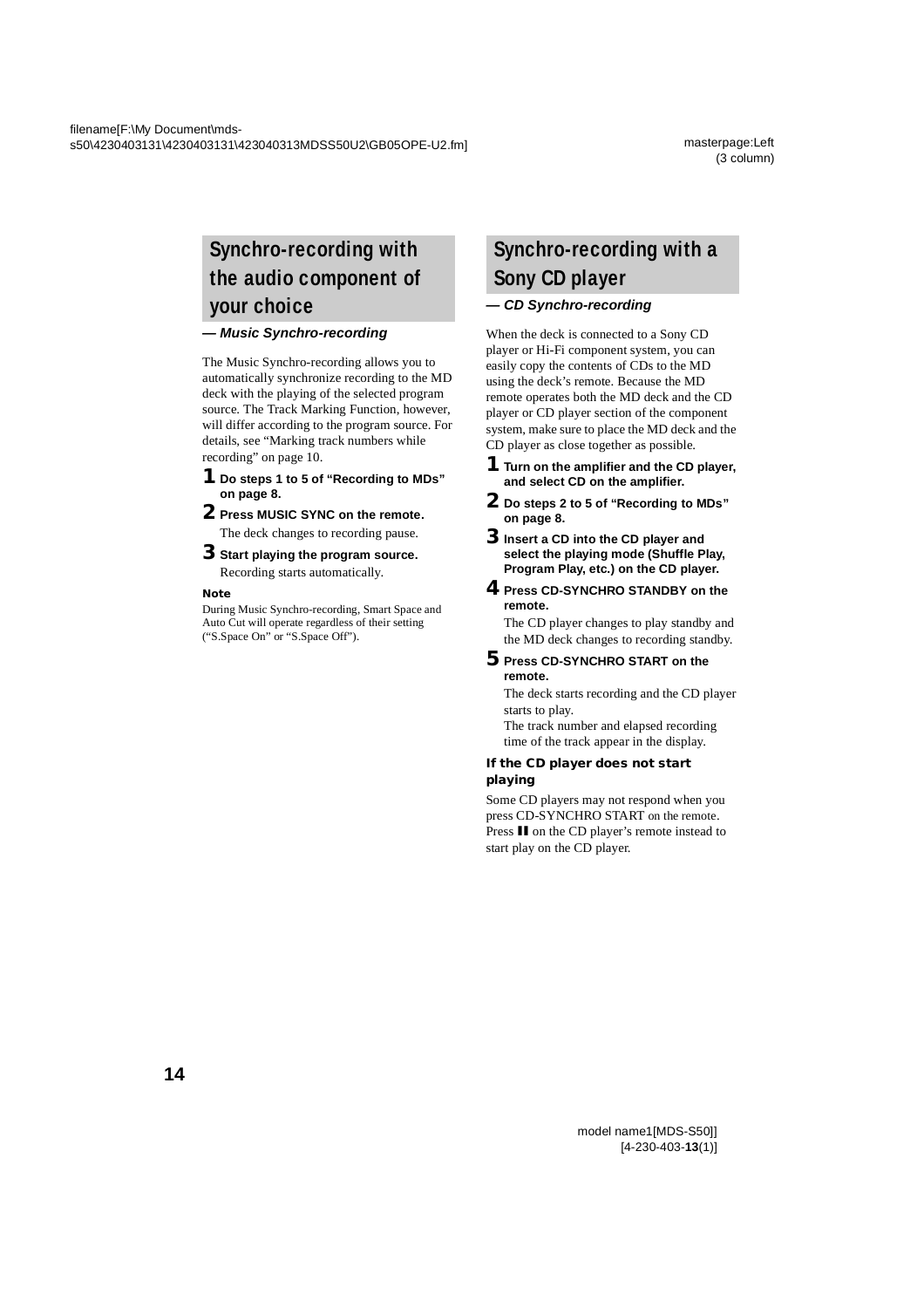#### <span id="page-14-0"></span>**Operations you may want to do during CD Synchro-recording**

| Т٥                                                                | <b>Press</b>                                                              |
|-------------------------------------------------------------------|---------------------------------------------------------------------------|
| Stop recording                                                    | CD-SYNCHRO STOP on<br>the remote                                          |
| Pause recording                                                   | <b>CD-SYNCHRO STANDBY</b><br>on the remote                                |
| Locate the next track to<br>be recorded during<br>recording pause | $CD$ PLAYER $\blacktriangleleft$ / $\blacktriangleright$ on<br>the remote |
| Resume recording after<br>pausing                                 | CD-SYNCHRO START on<br>the remote                                         |
| Check the remaining<br>recordable time on the<br>МĐ               | <b>DISPLAY</b>                                                            |

#### **Tips**

**•** You can use the remote of the CD player during CD Synchro-recording.

| <b>Press</b> | To change the<br>deck to | And change the<br>CD player to |
|--------------|--------------------------|--------------------------------|
|              | Recording                | Play                           |
|              | Recording pause          | Stop                           |
|              | Recording pause          | Pause                          |

- **•** During CD Synchro-recording, track numbers are marked in the following ways:
	- When the CD player is connected to the DIGITAL IN connector, track numbers are automatically marked as they appear on the CD.
	- When the CD player is connected to the ANALOG IN jacks, track numbers are automatically marked when "T.Mark Lsync" has been selected [\(page 10\)](#page-9-0).
	- When you resume recording after recording pause, a new track number is automatically marked, regardless of the track marking parameter setting ("T.Mark Lsync" or "T.Mark Off").
- **•** By reprograming the MD's remote, you can use the procedure above to perform synchro-recording with a Sony video CD player.

Press number button 2 on the remote while pressing down  $\mathsf{I}/\mathsf{U}$  on the remote. You can now operate the MD deck and the video CD player with the remote. To control the CD player again, press number button 1 on the remote while pressing down  $\mathsf{I}\mathsf{I}\langle\mathsf{I}\rangle$  on the remote.

#### **Notes**

- **•** When performing CD Synchro-recording with a CD player with a mode selector, be sure to set the selector to CD1.
- **•** When you record tracks from certain CD or multidisc players, the entire material may be recorded as a single track.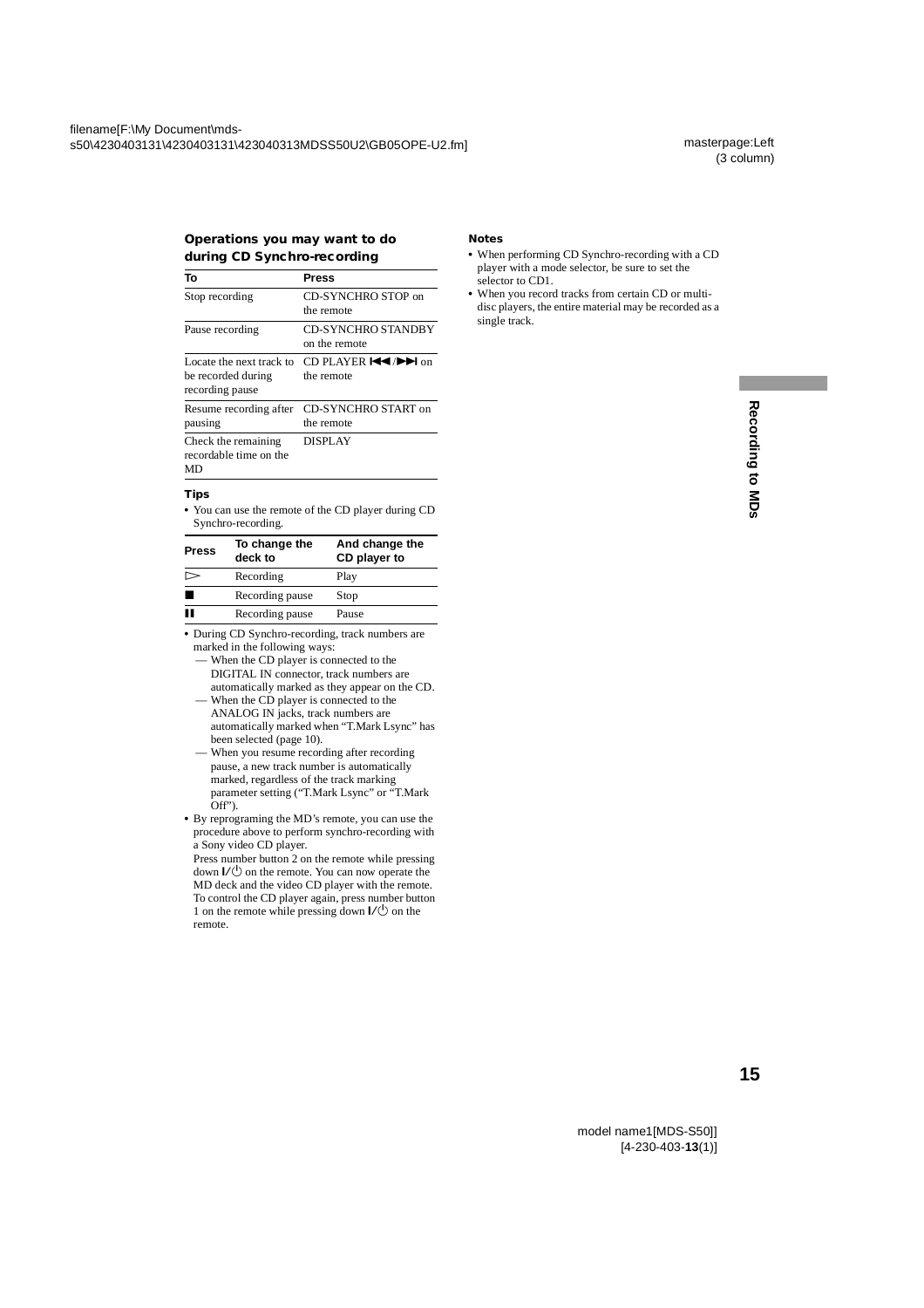## <span id="page-15-0"></span>**Loading an MD**

Load an MD as illustrated below.

With the labeled side up



With the arrow pointing toward the deck

## **Playing an MD**

#### **— Normal Play/Shuffle Play/Repeat Play**

- **1 Turn on the amplifier and select MD on the amplifier.**
- **2** Press I/ $\cup$  to turn on the deck. The STANDBY indicator turns off.
- **3 Load an MD.**
- **4 Press PLAY MODE repeatedly until the mode you want appears in the display.**

| <b>Select</b>                             | To play                                                   |
|-------------------------------------------|-----------------------------------------------------------|
| <b>Blank (no PLAY MODE</b><br>indication) | The MD in original<br>order.                              |
| <b>SHUF</b>                               | The tracks in random<br>order.                            |
| <b>PGM</b>                                | The tracks in the<br>order you want them<br>to be played. |

## **5** Press  $\blacktriangleright$  **II.**

The deck starts to play.

**6 Adjust the volume on the amplifier.**

## **Repeat Play Operations**

| To                                                                   | Do the following                                                                                                                                                                                                                                                                                                                                                                                          |
|----------------------------------------------------------------------|-----------------------------------------------------------------------------------------------------------------------------------------------------------------------------------------------------------------------------------------------------------------------------------------------------------------------------------------------------------------------------------------------------------|
| Repeat only one track                                                | Press REPEAT repeatedly<br>until "Repeat 1" appears in<br>the display.                                                                                                                                                                                                                                                                                                                                    |
| Repeat all tracks                                                    | Press REPEAT repeatedly<br>until "Repeat All" appears in<br>the display.                                                                                                                                                                                                                                                                                                                                  |
| Cancel Repeat Play                                                   | Press REPEAT repeatedly<br>until "Repeat Off" appears<br>in the display.                                                                                                                                                                                                                                                                                                                                  |
| Repeat a specific<br>portion within a track<br>(Repeat $A - B$ Play) | 1 While the deck is<br>playing, press A←→B on<br>the remote at the<br>starting point (point A)<br>of the portion to be<br>played repeatedly.<br>"REP A-" lights up and<br>"B" flashes in the display.<br>2 Continue playing the<br>track or press >> on<br>the remote to locate the<br>ending point (point B),<br>then press A←→B on the<br>remote.<br>"REP A-B" lights up and<br>Repeat A-B Play starts. |
| Cancel Repeat $A - B$<br>Play                                        | Press REPEAT or CLEAR<br>on the remote.                                                                                                                                                                                                                                                                                                                                                                   |

## **Other Operations**

| То                                                         | Press or turn                                                                                                                                                                                                                                                                                                                                                                                                                                                                                                                                                                                                                                                                                                                                            |
|------------------------------------------------------------|----------------------------------------------------------------------------------------------------------------------------------------------------------------------------------------------------------------------------------------------------------------------------------------------------------------------------------------------------------------------------------------------------------------------------------------------------------------------------------------------------------------------------------------------------------------------------------------------------------------------------------------------------------------------------------------------------------------------------------------------------------|
| Stop play                                                  |                                                                                                                                                                                                                                                                                                                                                                                                                                                                                                                                                                                                                                                                                                                                                          |
| Pause play                                                 | $\blacktriangleright$ II (or II)                                                                                                                                                                                                                                                                                                                                                                                                                                                                                                                                                                                                                                                                                                                         |
| Resume play after<br>pausing                               | $\blacktriangleright$ II (or press $\blacktriangleright$ or II)                                                                                                                                                                                                                                                                                                                                                                                                                                                                                                                                                                                                                                                                                          |
| Go to the next or a<br>succeeding track during<br>play     | $AMS1$ clockwise (or press<br>$\blacktriangleright$ repeatedly).                                                                                                                                                                                                                                                                                                                                                                                                                                                                                                                                                                                                                                                                                         |
| Go to a preceding track<br>during play                     | AMS counterclockwise (or<br>press $\blacktriangleleft$ repeatedly).                                                                                                                                                                                                                                                                                                                                                                                                                                                                                                                                                                                                                                                                                      |
| Go to the beginning of<br>the current track during<br>play | AMS counterclockwise (or<br>press $\blacktriangleright$ once).                                                                                                                                                                                                                                                                                                                                                                                                                                                                                                                                                                                                                                                                                           |
| Go to a specific track<br>while the deck is<br>stopped     | AMS (or press $\blacktriangleright$ $\blacktriangleright$ $\blacktriangleright$ $\blacktriangleright$ $\blacktriangleright$ $\blacktriangleright$ $\blacktriangleright$ $\blacktriangleright$ $\blacktriangleright$ $\blacktriangleright$ $\blacktriangleright$ $\blacktriangleright$ $\blacktriangleright$ $\blacktriangleright$ $\blacktriangleright$ $\blacktriangleright$ $\blacktriangleright$ $\blacktriangleright$ $\blacktriangleright$ $\blacktriangleright$ $\blacktriangleright$ $\blacktriangleright$ $\blacktriangleright$ $\blacktriangleright$ $\blacktriangleright$ $\blacktriangleright$<br>repeatedly) until the track<br>number you want to go to<br>flashes in the display, then<br>press AMS or $\blacktriangleright$ II (or<br>➤). |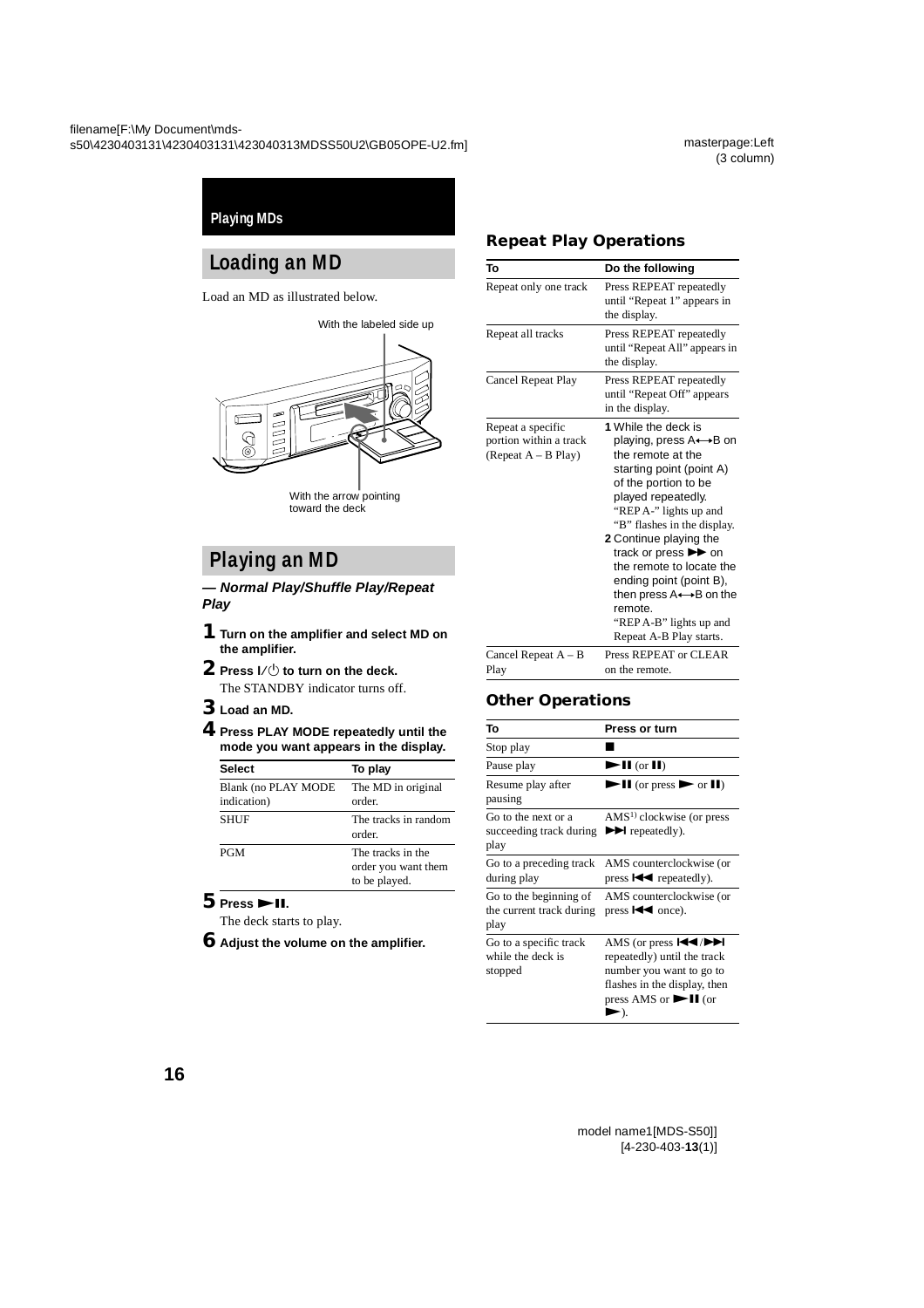<span id="page-16-0"></span>

| To                      | Press or turn                                                                                                                                                    |
|-------------------------|------------------------------------------------------------------------------------------------------------------------------------------------------------------|
| Find a point in a track | Press and hold $\blacktriangleright$ or $\blacktriangleleft$<br>during play <sup>2)</sup> or play pause <sup>3)</sup><br>and release it at the desired<br>point. |
| Eject the MD            | $\triangle$ after stopping play                                                                                                                                  |

- 1) Automatic Music Sensor
- 2) When you locate a point while monitoring the sound.
- 3) When you locate by observing the time indication.

#### **Tips**

- **•** While playing an MD recorded in LP2 or LP4 Stereo mode, the MD LP indicator lights up when you press  $\blacktriangleright$  II in step 5 above.
- **•** To use headphones, connect them to the PHONES jack. Turn PHONE LEVEL to adjust the headphones level.
- When "– Over –" appears in the display, the MD has reached the end while you're pressing  $\blacktriangleright$ . Turn AMS counterclockwise (or press  $\blacktriangleleft$ ) or press  $\blacktriangleleft$ to go back.

#### **Playing a track by entering the track number**

**Press the number button(s) on the remote to enter the track number of the track you want to play.**

#### **To enter a track number over 10**

- **1** Press >10.
- **2** Enter the corresponding digits. To enter 0, press 10/0 instead.

#### **Examples:**

- **•** To play track number 30, press >10, then 3 and 10/0.
- **•** To play track number 108, press >10 twice, then 1, 10/0, and 8.

## **Using the MD display**

To change the display during playing, press DISPLAY on the remote repeatedly.

Each press of the button changes the display cyclically as follows:

**Track number and elapsed time of the current**  $\text{track} \rightarrow \text{Track number}$  and remaining time of the current track  $\rightarrow$  Remaining time of all  $reordered tracks \rightarrow The contents of a program$  $($ only when "PGM" lights up)  $\rightarrow$  Track name<sup>1)</sup>

#### **Tip**

To check the track name while playing (only when the track name is recorded), press SCROLL on the remote.

The track name appears and scrolls. While the track name is scrolling, press the button again to pause scrolling, and again to continue scrolling.

To change the display in stop mode, press DISPLAY repeatedly.

Each press of the button changes the display cyclically as follows:

#### **Total number of tracks and total recorded**  $time \rightarrow$  Remaining recordable time<sup>2</sup>) on the  $MD$  (recordable MDs only)  $\rightarrow$  The contents of a program (only when "PGM" lights up)  $\rightarrow$ **Total playing time of the program (only when** " $PGM"$  lights up)  $\rightarrow$  Disc name<sup>1)</sup>

- 1) "No Name" appears when the disc has no name.
- 2) Time shown in the display differs depending on the setting of REC MODE.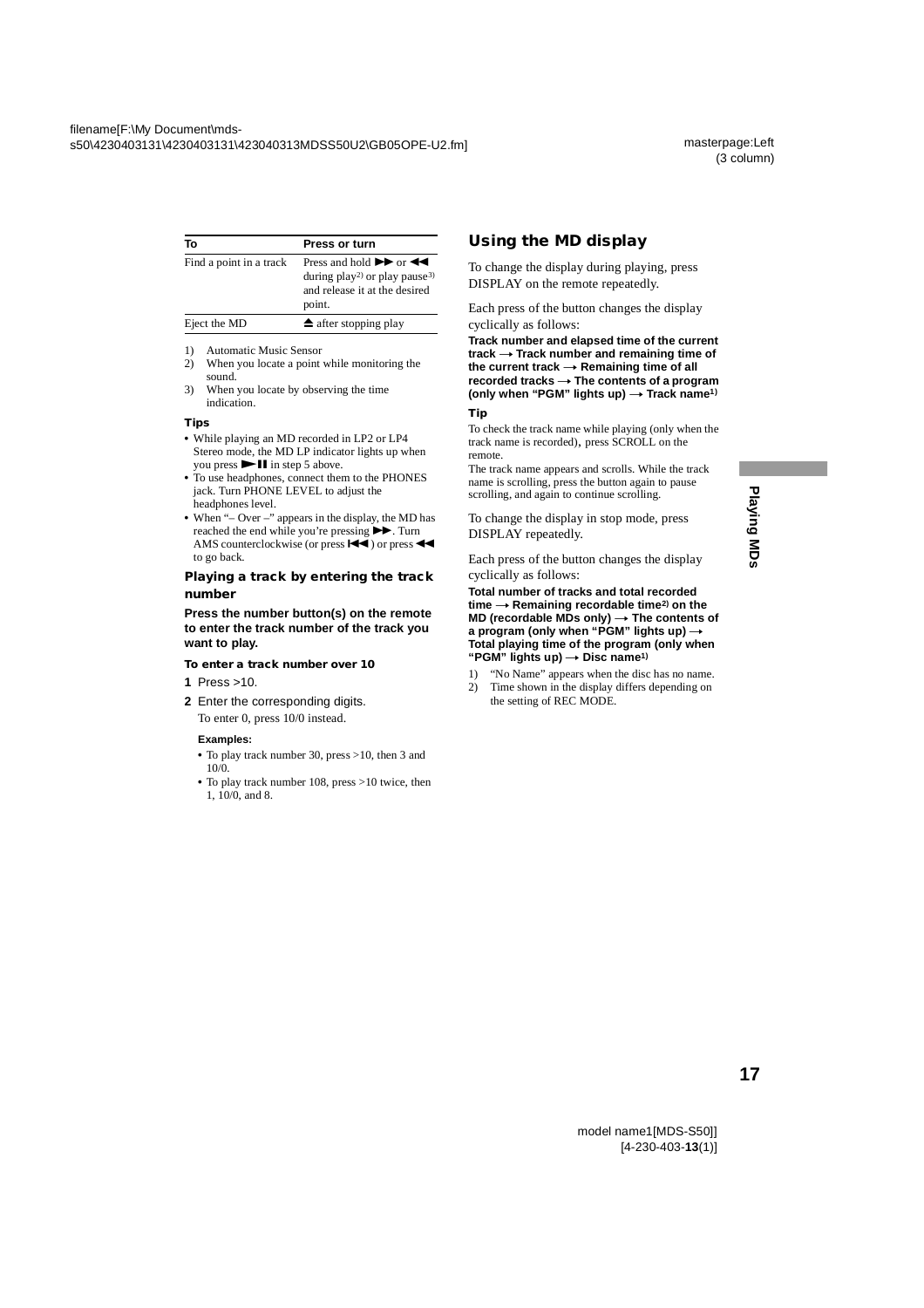## <span id="page-17-0"></span>**Creating your own program**

### **— Program Play**

You can pick out the tracks that you like and specify the playing order in a program containing up to 25 tracks.

## **Programing the tracks**

**1 While the deck is stopped, press MENU/ NO twice.**

"Setup Menu" appears in the display.

- **2** Turn AMS (or press  $\left|\frac{4}{\left|\mathbf{a}\right|}\right|$ **repeatedly) until "Program ?" appears, then press AMS or YES.**
- **3** Turn AMS (or press  $\left|\frac{4}{\sqrt{2}}\right|$ **repeatedly) until the track number you want to add to the program appears,** then press AMS or  $\blacktriangleright$  (or use the **number button(s) on the remote to enter the track directly).**

#### **If you entered the wrong track number**

Press  $\blacktriangleleft$  / $\blacktriangleright$  repeatedly until the wrong track number flashes, then do step 3 above again or press CLEAR to erase the track number. If "0" flashes, press  $\blacktriangleleft$  so that the last track number flashes, then enter a correct number.

#### **To enter a track number over 10**

Use >10. For details, see [page 17](#page-16-0).

#### **4 Repeat step 3 to enter other tracks.**

The entered track is added to the location where the "0" flashes.

Each time you enter a track, the total program time appears in the display.

## **5 Press YES.**

"Complete!!" appears and the program is completed.

#### **6 Press PLAY MODE repeatedly until "PGM" lights up in the display.**

### **7** Press  $\blacktriangleright$  **II** (or  $\blacktriangleright$ ).

Program Play starts.

#### **Notes**

- **•** If you eject the MD, the program will be lost.
- The display shows "---.<sup>-</sup> --" when the total playing time of the program exceeds 999 minutes.

#### **Checking the order of the program While the deck is stopped and "PGM" lights up, press DISPLAY repeatedly.**

The first several tracks in the program appear in the display. To see the rest of the program, turn AMS (or press  $\blacktriangleright$  repeatedly).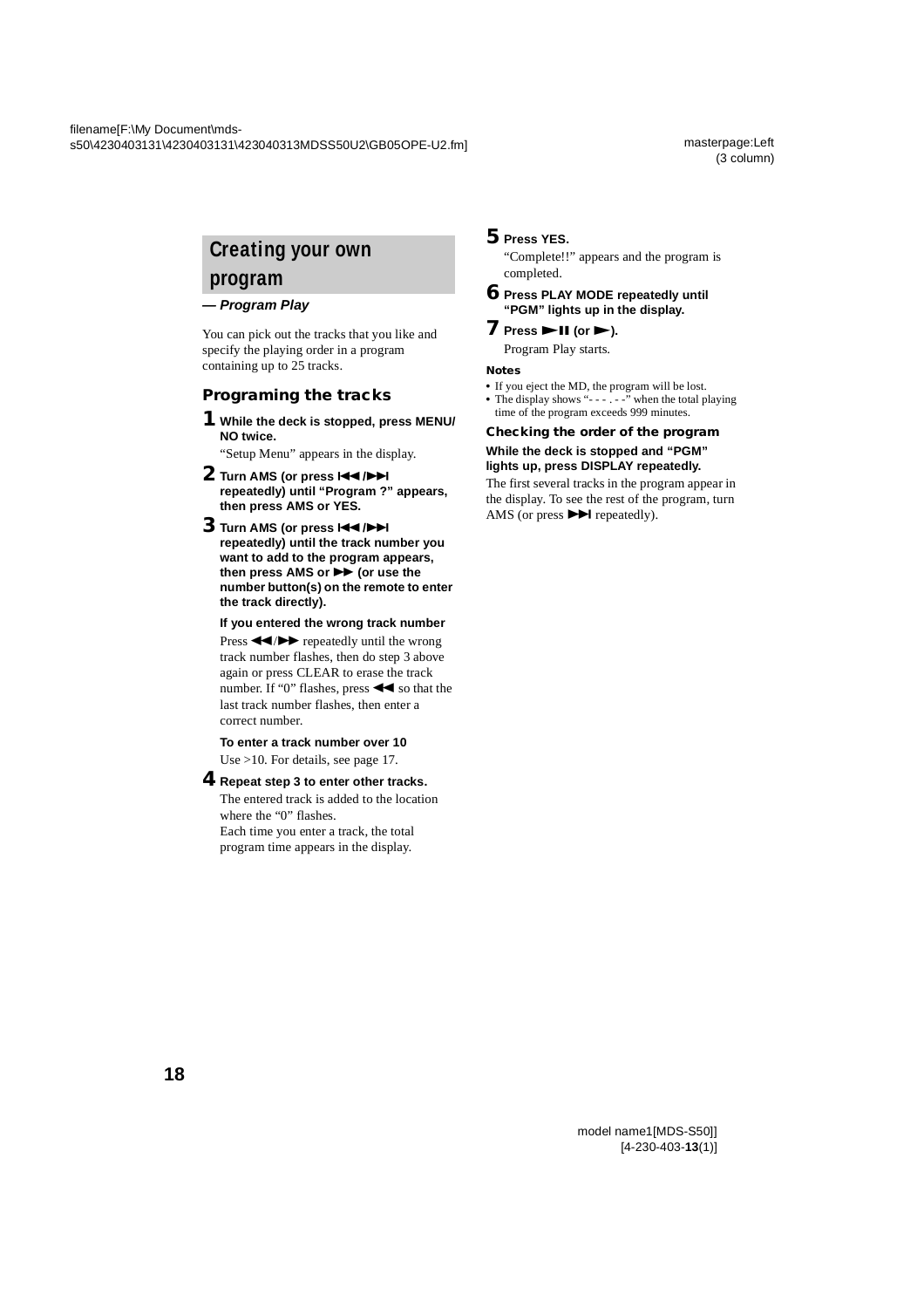#### <span id="page-18-0"></span>**Changing the contents of the program**

While the deck is stopped and "PGM" lights up, do steps 1 and 2, followed by one of the procedures below:

| Тο                                                | Do the following:                                                                                                                                                                                                                         |
|---------------------------------------------------|-------------------------------------------------------------------------------------------------------------------------------------------------------------------------------------------------------------------------------------------|
| Erase a track                                     | Press $\blacktriangleleft$ / $\blacktriangleright$ repeatedly<br>until the number of the<br>unwanted track flashes, then<br>press CLEAR.                                                                                                  |
| Erase all tracks                                  | Press down CLEAR until all<br>the track numbers disappear.                                                                                                                                                                                |
| Add a track at the<br>beginning of the<br>program | Press $\blacktriangleleft$ repeatedly until<br>"0" flashes before the first<br>track number, then do steps<br>$3$ to $5$ .                                                                                                                |
| Add a track in the<br>middle of the program       | Press $\blacktriangleleft \blacktriangleleft \blacktriangleright \blacktriangleright$ repeatedly<br>until the track number which<br>will precede the new track<br>flashes, Press AMS to<br>display flashing "0," then do<br>steps 3 to 5. |
| Add a track to the end<br>of the program          | Press $\blacktriangleright$ repeatedly until<br>"0" flashes after the last<br>track number, then do steps<br>$3$ to $5$ .                                                                                                                 |
| Replace a track                                   | Press $\blacktriangleleft$ / $\blacktriangleright$ repeatedly<br>until the number of the track<br>to be changed flashes, then<br>do steps $3$ to $5$ .                                                                                    |

## **Editing Recorded MDs**

## **Before editing**

You can edit an MD only when:

- **•** The MD is recordable.
- **•** The MD play mode is normal play.

Check the following, before editing.

### **Canceling the last edit**

Use Undo Function to cancel the last edit and restore the contents of the MD to the condition before the edit.

### **To quit while editing**

Press MENU/NO.

## **After editing**

Press  $\triangleq$  to remove the MD or press  $\frac{1}{\binom{1}{2}}$ (power) to turn off the unit. "TOC" lights up, or either "TOC" or "STANDBY" starts flashing. The TOC is updated and recording is completed.

## **Before pulling out the power cord**

MD editing is completed when the MD Table of Contents (TOC) is updated. The TOC is updated when you eject the MD or press  $\frac{1}{\sqrt{2}}$  to turn off the unit. Do not pull out the power cord before updating the TOC (while "TOC" is lit) or while updating the TOC (while "TOC" or "STANDBY" is flashing) to ensure a complete editing.

## **Erasing recordings**

## **— Erase Function**

The MD deck lets you erase unwanted tracks quickly and easily.

The three options for erasing recordings are:

- **•** Erasing a single track (Track Erase Function)
- **•** Erasing all tracks (All Erase Function)
- **•** Erasing a portion of a track (A B Erase Function)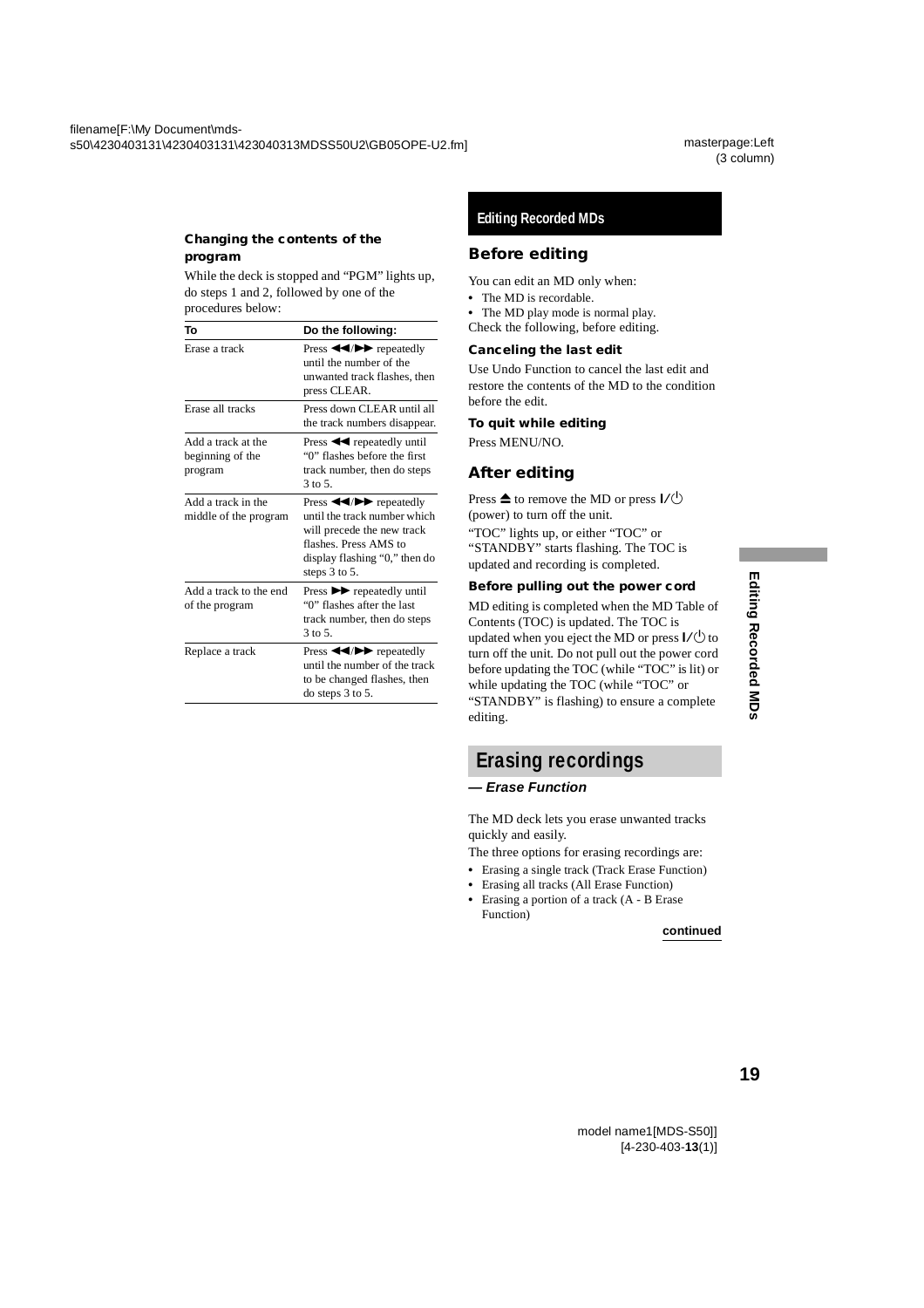### <span id="page-19-0"></span>**Erasing recordings (continued)**

## **Erasing a single track**

### **— Track Erase Function**

You can erase a track simply by selecting its track number. When you erase a track, the total number of tracks on the MD decreases by one and al the tracks following the erased one are renumbered.

Example: Erasing track 2.



**1 While the deck is stopped, playing, or paused, press MENU/NO.**

"Edit Menu" appears in the display.

**2** Turn AMS (or press  $\leftarrow$  />> **repeatedly) until "Tr Erase ?" appears, then press AMS or YES.**

The deck starts to play the track indicated by the number in the display.

**3** Turn AMS (or press  $\leftarrow$  />> **repeatedly) until the track number you want to erase appears.**

#### **4 Press AMS or YES.**

"Complete!!" appears. The track following the erased track starts to play. If the erased track is the last one on the MD, the track preceding the erased track starts to play.

#### **Tip**

If "Erase ???" appears in step 4 above, the track has been record-protected on another MD deck. If you still want to erase the track, press AMS or YES again while the indication appears.

## **Erasing all the tracks on an MD**

## **— All Erase Function**

Do the procedure below to erase all the tracks, track names, and disc name at once.

**1 While the deck is stopped, playing, or paused, press MENU/NO.**

"Edit Menu" appears in the display.

**2** Turn AMS (or press  $\leftarrow$  />> **repeatedly) until "All Erase ?" appears, then press AMS or YES.**

"All Erase ??" appears in the display.

## **3 Press AMS or YES.**

"Complete!!" appears.

## **Erasing a portion of a track — A-B Erase Function**

You can specify a portion within a track and erase the portion with ease. You can shift the desired portion by frame<sup>1</sup>), minute or second intervals.

1) 1 frame is 1/86 second.

Example: Erasing a portion of track 2.



#### **1 While the deck is stopped, playing, or paused, press MENU/NO.**

"Edit Menu" appears in the display.

**2** Turn AMS (or press  $\left|\frac{4}{\sqrt{2}}\right|$ **repeatedly) until "A-B Erase ?" appears, then press AMS or YES.**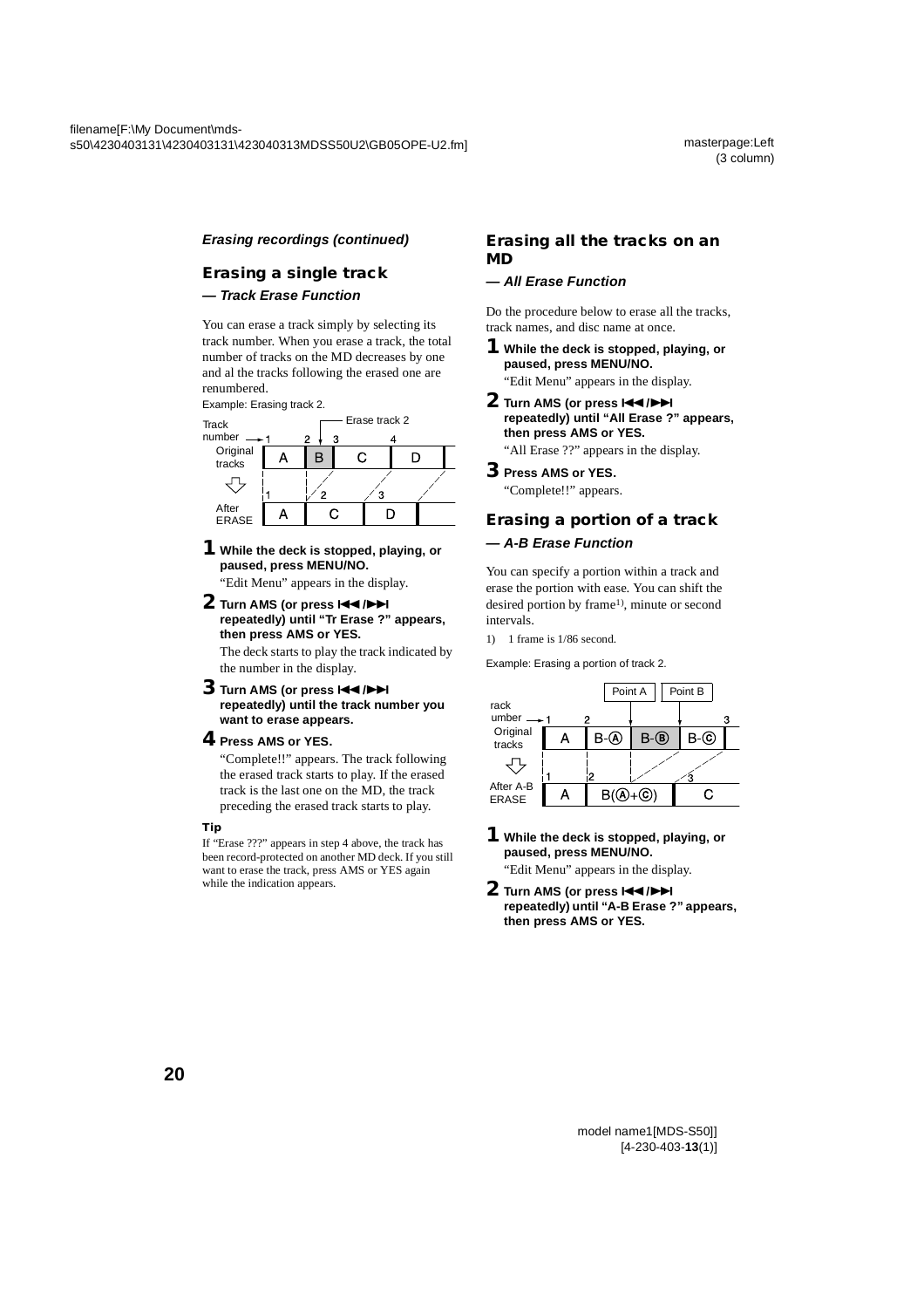#### <span id="page-20-0"></span>**3** Turn AMS (or press  $\left|\frac{4}{\left|\mathbf{a}\right|}\right|$ **repeatedly) until the number of the track containing the portion to be erased appears, then press AMS or YES.**

"-Rehearsal-" and "Point A ok?" alternate in the display and the deck repeatedly plays several seconds of the track before the point AMS or YES was pressed.

#### **4 While monitoring the sound, turn AMS (or press**.**/**>**repeatedly) to locate the starting point of the portion to be erased (point A).**

You can shift the starting point by 1-frame<sup>1)</sup> intervals  $(1 \text{ frame} = 1/86 \text{ second})$ . The time indication (minute, second, and frame) of the current point is displayed and the deck plays several seconds of the track to that point repeatedly.

1) When recording in Stereo mode, you can shift the starting point by 2-frame intervals (in Monaural mode and LP2 Stereo mode) or by 4-frame intervals (in LP4 Stereo mode).

#### **To find a point quickly**

Specify a unit (minute, second, or frame) by which the MD is advanced when you turn AMS (or press  $\blacktriangleright$   $\blacktriangleright$   $\blacktriangleright$  repeatedly). To do this, press  $\blacktriangleleft$  / $\blacktriangleright$  in step 4 repeatedly to select minute, second, or frame. The selected unit flashes in the display.

- **5 Repeat step 4 until you have located point A.**
- **6 Press AMS or YES to enter point A.**

"Point B set" appears and the deck starts playing from point A until the track ends.

**7** Continue playing the track or press  $\blacktriangleright\blacktriangleright$ **to locate the ending point of the portion to be erased (point B), then press AMS or YES.**

"A-B Ers" and "Point B ok?" alternate in the display and a few seconds of the track before point A and after point B play back repeatedly.

#### **8 Repeat step 4 until you have located point B.**

#### **9 Press AMS or YES to enter point B.**

"Complete!!" appears.

#### **Note**

If "Impossible" appears in the display, you cannot erase a portion of a track. This happens when you have edited the same track many times.

This is due to a technical limitation of the MD system and is not a mechanical error.

## **Dividing recorded tracks**

### **— Dividing Function**

You can use this function to mark track numbers after recording. The total number of tracks increases by one and all the tracks following the divided ones are renumbered.

Example: Dividing track 2 into two tracks.



### **Dividing a track after selecting the track**

**1 While the deck is stopped, playing, or paused, press MENU/NO.**

"Edit Menu" appears in the display.

**2** Turn AMS (or press  $\leftarrow$  />> **repeatedly) until "Divide ?" appears, then press AMS or YES.**

#### **3** Turn AMS (or press  $\left|\frac{4}{\sqrt{2}}\right|$ **repeatedly) until the number of the track you want to divide appears, then press AMS or YES.**

"-Rehearsal-" appears and the deck repeatedly plays several seconds of the track from the point AMS or YES was pressed.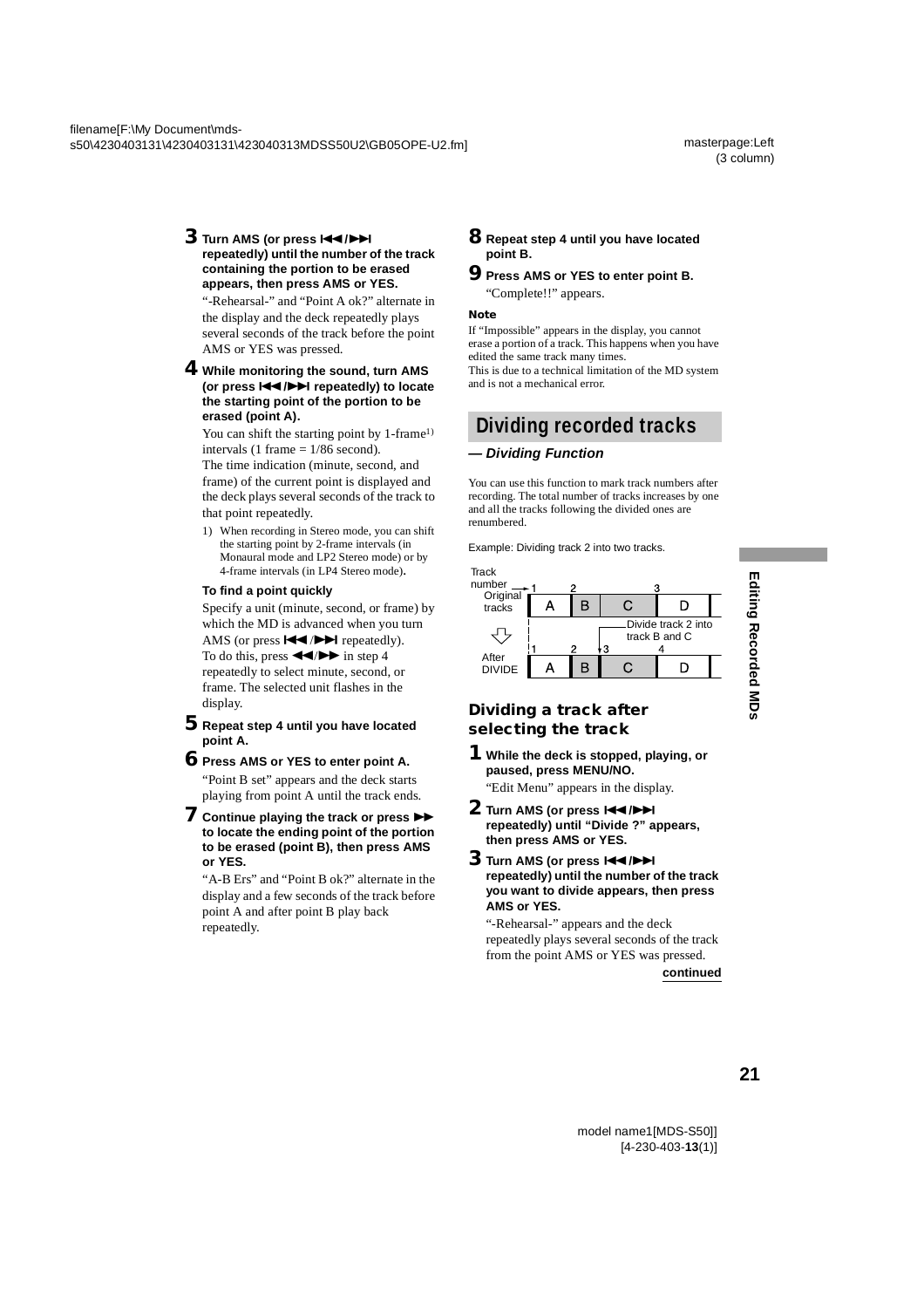## <span id="page-21-0"></span>**Dividing recorded tracks (continued)**

#### **4 While monitoring the sound, turn AMS (or press**.**/**>**repeatedly) to locate the dividing point.**

You can shift the starting point by 1-frame<sup>1)</sup> intervals  $(1 \text{ frame} = 1/86 \text{ second})$ .

The time indication (minute, second, and frame) of the current point is displayed and the deck plays several seconds of the track to that point repeatedly.

1) When recording in Stereo mode, you can shift the starting point by 2-frame intervals (in Monaural mode and LP2 Stereo mode) or by 4-frame intervals (in LP4 Stereo mode).

#### **To find a point quickly**

Specify a unit (minute, second, or frame) by which the MD is advanced when you turn AMS (or press  $\blacktriangleright$   $\blacktriangleright$   $\blacktriangleright$  repeatedly). To do this, press  $\blacktriangleleft \blacktriangleleft / \blacktriangleright \blacktriangleright$  in step 4 repeatedly to select minute, second, or frame. The selected unit flashes in the display.

**5 Repeat step 4 until you have located the dividing point.**

#### **6 Press AMS or YES.**

"Complete!!" appears and the deck starts to play the newly created track. Note that new track has no name.

#### **Tip**

You can divide tracks while recording. For details, [see](#page-9-0) ["Marking track numbers while recording"](#page-9-0) on page 10.

## **Dividing a track after selecting the dividing point**

**1 While the deck is playing, press AMS at the point you want to divide the track.**

"- Divide -" and "-Rehearsal-" alternate in the display and the deck starts to play from the selected point repeatedly.

**2 If necessary, do step 4 of "Dividing a track after selecting the track" on page 33 to finely adjust the dividing point.**

## **3 Press YES.**

"Complete!!" appears for a few seconds and the track is divided. The deck starts to play the newly created track. Note that new track has no name.

## **Combining recorded tracks**

#### **— Combine Function**

You can use this function to combine 2 tracks into a single track. The total number of tracks decreases by one and all tracks following the combined ones are renumbered.

You can also use this function to erase unnecessary track numbers.

Example: Combining track 3 to track 1.



Example: Combining track 1 to track 4.



If both of the combined tracks have a track name, the name of the second track is erased.

#### **1 While the deck is stopped, playing, or paused, press MENU/NO.**

"Edit Menu" appears in the display.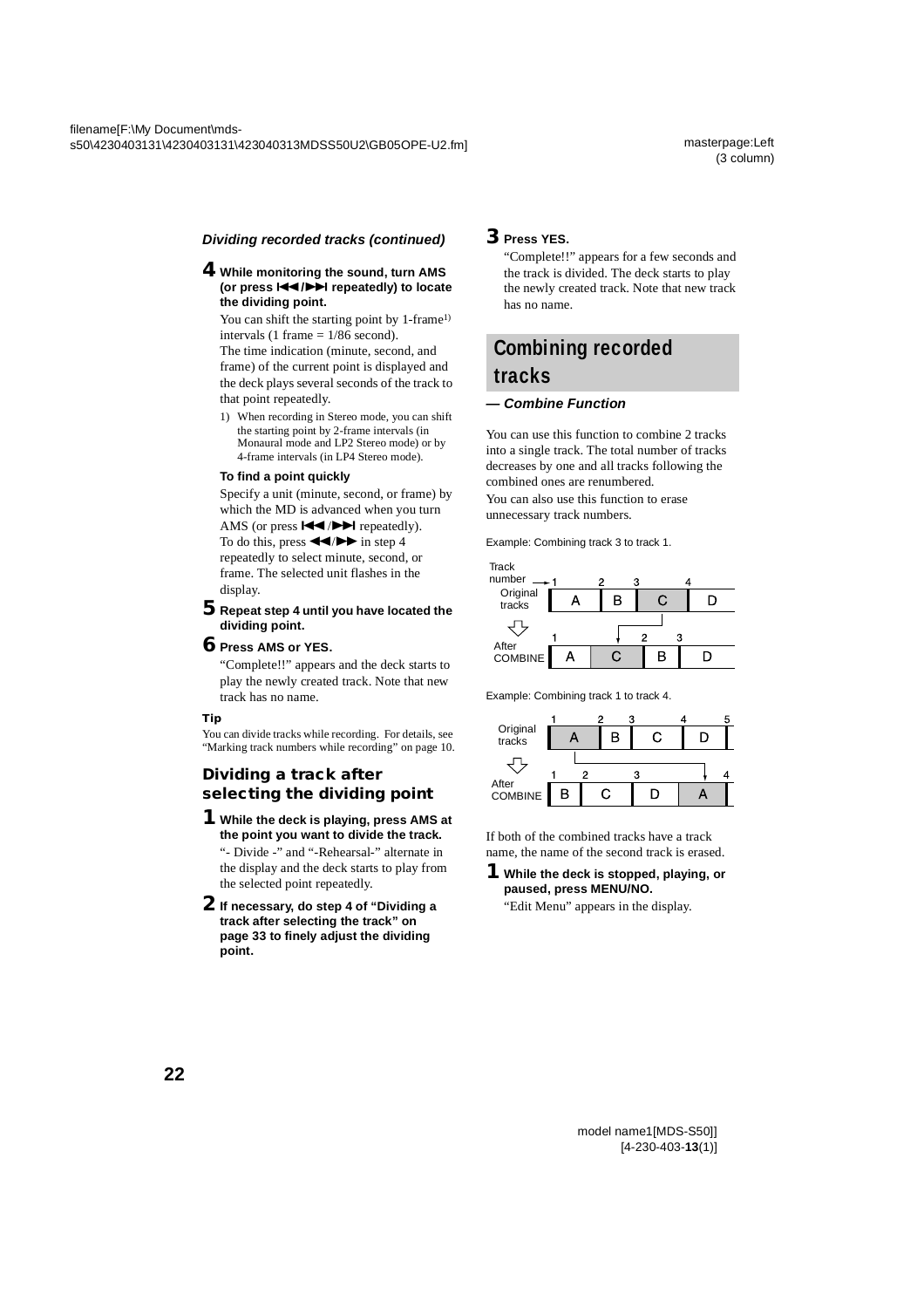- <span id="page-22-0"></span>**2** Turn AMS (or press  $\leftarrow$  />> **repeatedly) until "Combine ?" appears, then press AMS or YES.**
- **3** Turn AMS (or press  $\left|\frac{4}{\left|\mathbf{a}\right|}\right|$ **repeatedly) until the number of the first track of the two to be combined appears, then press AMS or YES.**

The display for selecting a second track appears and the deck plays the portion where joining will occur (the end of the first track and the beginning of the second track following it) repeatedly.

**4** Turn AMS (or press  $\left|\frac{4}{\sqrt{2}}\right|$ **repeatedly) until the number of the second track of the two to be combined appears, then press AMS or YES.**

"Complete!!" appears and the deck starts to play the combined track.

#### **Notes**

- **•** Tracks recorded in different modes (stereo, MONO, LP2 or LP4) cannot be combined.
- **•** If both of the combined tracks have track titles, the title of the second track is erased.
- **•** If "Impossible" appears in the display, the tracks cannot be combined because repeated editing has been done to the track(s). This is a technical limitation of the MD system and is not a mechanical error.

## **Moving recorded tracks**

#### **— Move Function**

You can use this function to change the order of any track on the disc. When you move tracks, the tracks are automatically renumbered. Example: Moving track 3 to position 2.



**1 While the deck is stopped, playing, or paused, press MENU/NO.**

"Edit Menu" appears in the display.

- **2** Turn AMS (or press  $\left|\frac{4}{\left|\mathbf{a}\right|}\right|$ **repeatedly) until "Move ?" appears, then press AMS or YES.**
- **3** Turn AMS (or press  $\leftarrow$  />> **repeatedly) until the number of the track to be moved appears, then press AMS or YES.**

#### **4** Turn AMS (or press  $\leftarrow$  />> **repeatedly) until the new track position appears, then press AMS or YES.**

"Complete!!" appears and the deck starts to play the moved track.

## **Naming a track or MD**

#### **— Name Function**

You can enter a name for a recorded MD as well as for individual tracks. Names can consist of uppercase and lowercase letters, numbers, and symbols. A total number of about 1,700 characters can be stored for all the names on the MD.

#### **Note**

If you name a track while it is being recorded, be sure to finish the naming operation before the track ends. If the track ends before you finish, the entered character data will be discarded and the track will remain unnamed. Also, you cannot name tracks while the deck is recording over existing material.

### **Naming a track or an MD using the controls on the deck**

#### **1 Press MENU/NO.**

"Edit Menu" appears in the display. To enter a name while the deck is recording, go to step 3.

**2 Turn AMS until "Name ?" appears, then press AMS or YES.**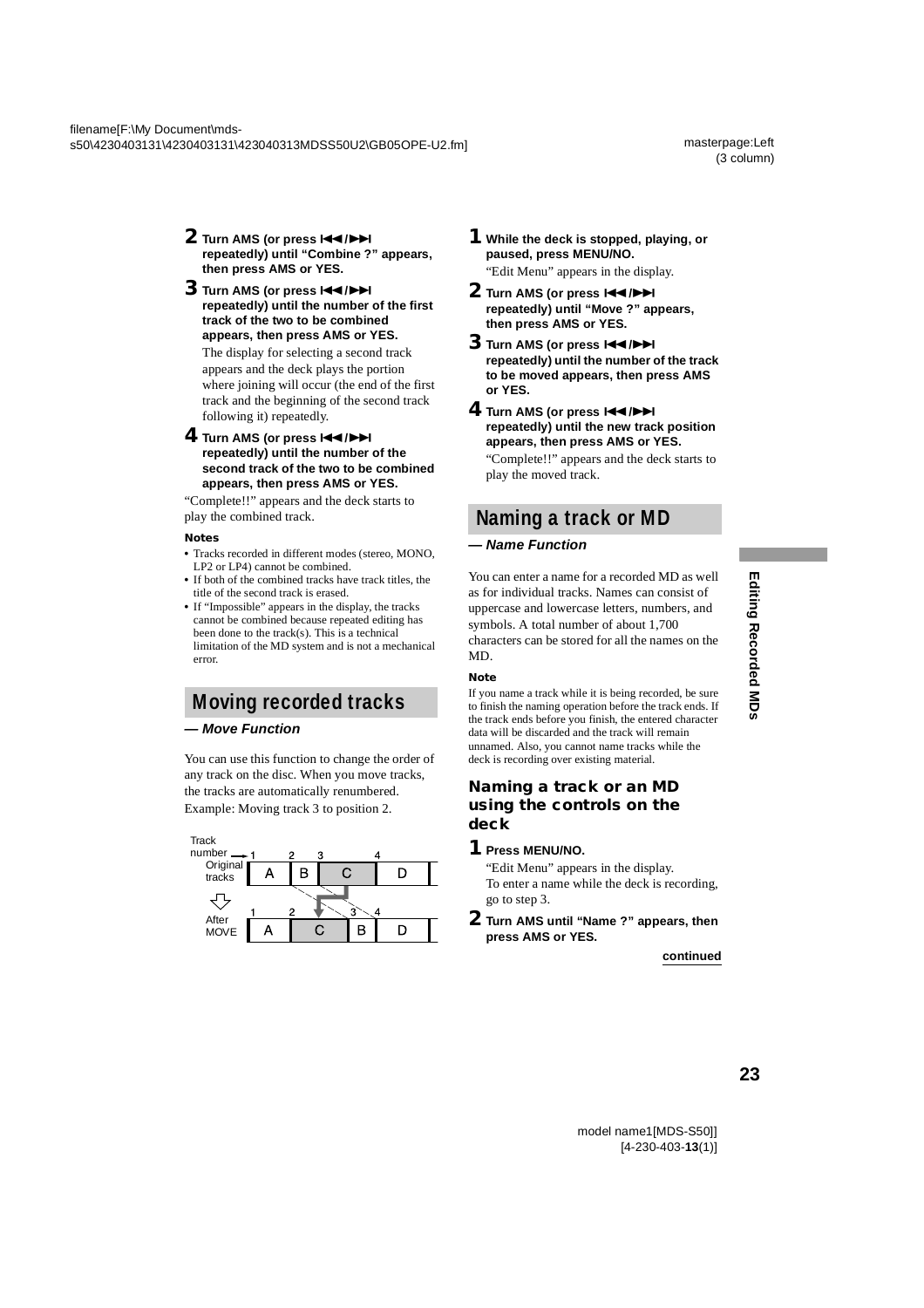### <span id="page-23-0"></span>**Naming a track or MD (continued)**

#### **3 Turn AMS until "Nm In ?" appears, then press AMS or YES.**

While the deck is recording, a flashing cursor appears in the display and you can enter a name for the track being recorded. In this case, go to step 5.

#### **4 Turn AMS until the track number (when naming a track) or "Disc" (when naming the MD) flashes, then press AMS or YES.**

A flashing cursor appears.

The deck starts playing and you can name a track while monitoring the sound.

#### **5 Press LEVEL/DISPLAY/CHAR repeatedly to select the character type.**

Each time you press the button, the display changes cyclically as follows:

**Ind** (Blank space)  $\rightarrow$  A (Upper cases)  $\rightarrow$  a (Lower cases)  $\rightarrow$  0 (Numbers)  $\rightarrow$  ' (Symbols)

#### **To enter a space**

Press  $\blacktriangleright$  while the cursor is flashing. You cannot enter a space as the first character.

#### **6 Turn AMS to select the character.**

The selected character flashes.

#### **To enter a symbol**

You can use the following symbols in titles:  $' - /$ ,.():!?& + < > \_ = ";# \$ % @ \* `

#### **To change a selected character**

Repeat steps 5 and 6.

### **7 Press AMS.**

The selected character is entered and lights continuously. The cursor shifts to the right, flashes, and waits for the input of the next character.

#### **8 Repeat steps 5 to 7 to enter the rest of the name.**

#### **To change a character**

Press  $\blacktriangleleft$   $\blacktriangleright$  repeatedly until the character to be changed flashes, then repeat steps 5 to 7.

#### **To erase a character**

Press  $\blacktriangleleft$  / $\blacktriangleright$  repeatedly until the character to be erased flashes, then press CLEAR.

### **9 Press YES.**

The whole name appears in the display, followed by "Complete!!".

### **Naming a track or an MD using the remote**

#### **1 Press NAME EDIT/SELECT while the deck is in one of the operating modes listed below, depending on what you want to name:**

| To name | <b>Press while</b>                                           |
|---------|--------------------------------------------------------------|
| A track | The track number displayed                                   |
| The MD  | The deck is stopped with total<br>number of tracks displayed |

A flashing cursor appears in the display.

#### **2 Press NAME EDIT/SELECT repeatedly to select the character type.**

Each time you press the button, the display changes cyclically as follows:

**In (Blank space)**  $\rightarrow$  "Selected ABC" (Upper cases or symbols<sup>1)</sup>)  $\rightarrow$  "Selected" abc" (Lower cases or symbols<sup>1)</sup>)  $\rightarrow$ "Selected 123" (Numbers)

1) Only  $\prime$  –  $/$ , . ( ) : ! ? can be selected.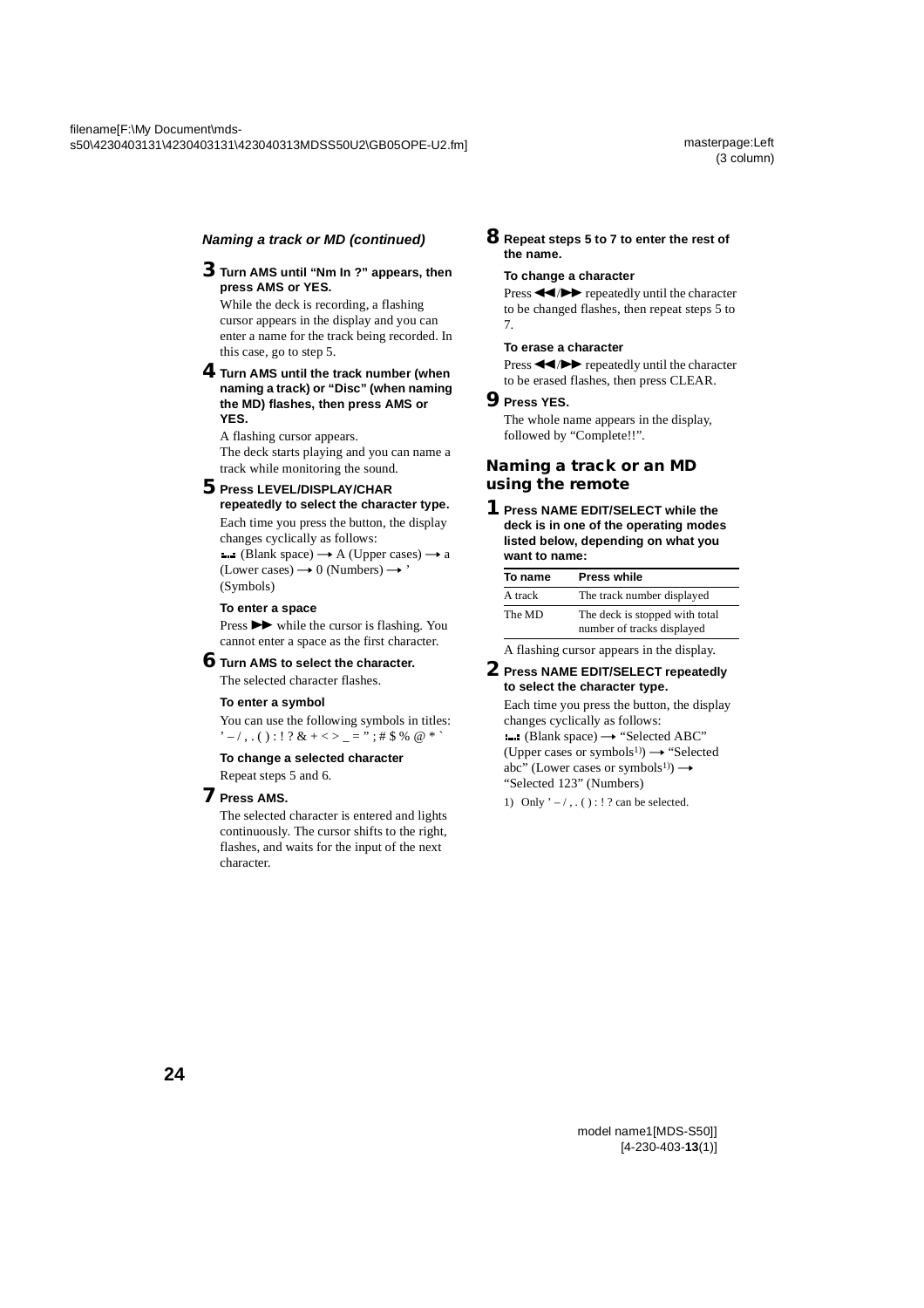#### <span id="page-24-0"></span>**3 Enter a character using letter/number buttons.**

#### **If you have selected uppercase or lowercase letters**

**1** Press the corresponding letter/number button repeatedly until the character to be entered flashes.

Or, press the button once and press  $H$  repeatedly. To select symbols, press  $H \blacktriangleleft$ repeatedly while "A" is flashing.

#### 2 Press $\rightharpoonup$ .

The flashing character is entered and lights continuously and the cursor shifts to the right.

#### **If you have selected numbers**

Press the corresponding number button. The number is entered and the cursor shifts to the right.

#### **4 Repeat steps 2 and 3 to enter the rest of the name.**

#### **To change a character**

Press  $\blacktriangleleft$ / $\blacktriangleright$  repeatedly until the character to be changed flashes, press CLEAR to erase the character, then repeat steps 2 and 3.

## **5 Press YES.**

The whole name appears in the display, followed by "Complete!!".

## **Copying a track or disc name**

You can copy an existing track or disc name and use it to name another track on the same disc or the disc itself.

**1 While the deck is stopped, playing, or paused, press MENU/NO.**

"Edit Menu" appears in the display.

- **2** Turn AMS (or press  $\left|\frac{4}{\left|\mathbf{a}\right|}\right|$ **repeatedly) until "Name ?" appears, then press AMS or YES.**
- **3** Turn AMS (or press  $\left|\frac{4}{\sqrt{2}}\right|$ **repeatedly) until "Nm Copy ?" appears, then press AMS or YES.**

#### **4** Turn AMS (or press  $\leftarrow$  />> **repeatedly) until the track number (when copying the track name) or "Disc" (when copying the disc name) flashes, then press AMS or YES to copy the selected name.**

**When "No Name" appears in the display** The selected track or disc has no name.

**5** Turn AMS (or press  $\leftarrow$  />> **repeatedly) until the track number (when naming a track) or "Disc" (when naming a disc) flashes, then press AMS or YES to enter the copied name.**

"Complete!!" appears.

#### **Tip**

When "Overwrite ??" appears in step 5 above, the track or the disc selected in step 5 already has a name. If you wish to replace the name, press AMS or YES again while the indication appears in the display. If the track has been recorded in MD LP mode with the "LPstamp On" setting (page 10), "Overwrite ??" also appears even if a track name is not assigned. In this case if you copy the track name, the "LP:" indication disappears from the track name.

## **Renaming a track or MD**

**1 Press NAME EDIT/SELECT on the remote while the deck is in one of the operating modes listed below, depending on what you want to rename:**

| To rename | <b>Press while</b>                                           |
|-----------|--------------------------------------------------------------|
| A track   | The track number is displayed                                |
| The MD    | The deck is stopped with total<br>number of tracks displayed |

A track or disc name appears in the display.

- **2 Press CLEAR until the selected name is erased completely.**
- **3 Do steps 5 to 8 of "Naming a track or an MD using the controls on the deck" on [page 24](#page-23-0) or steps 2 to 4 of "Naming a track or an MD using the remote" on [page 24](#page-23-0).**

#### **4 Press YES.**

The whole name appears in the display, followed by "Complete!!".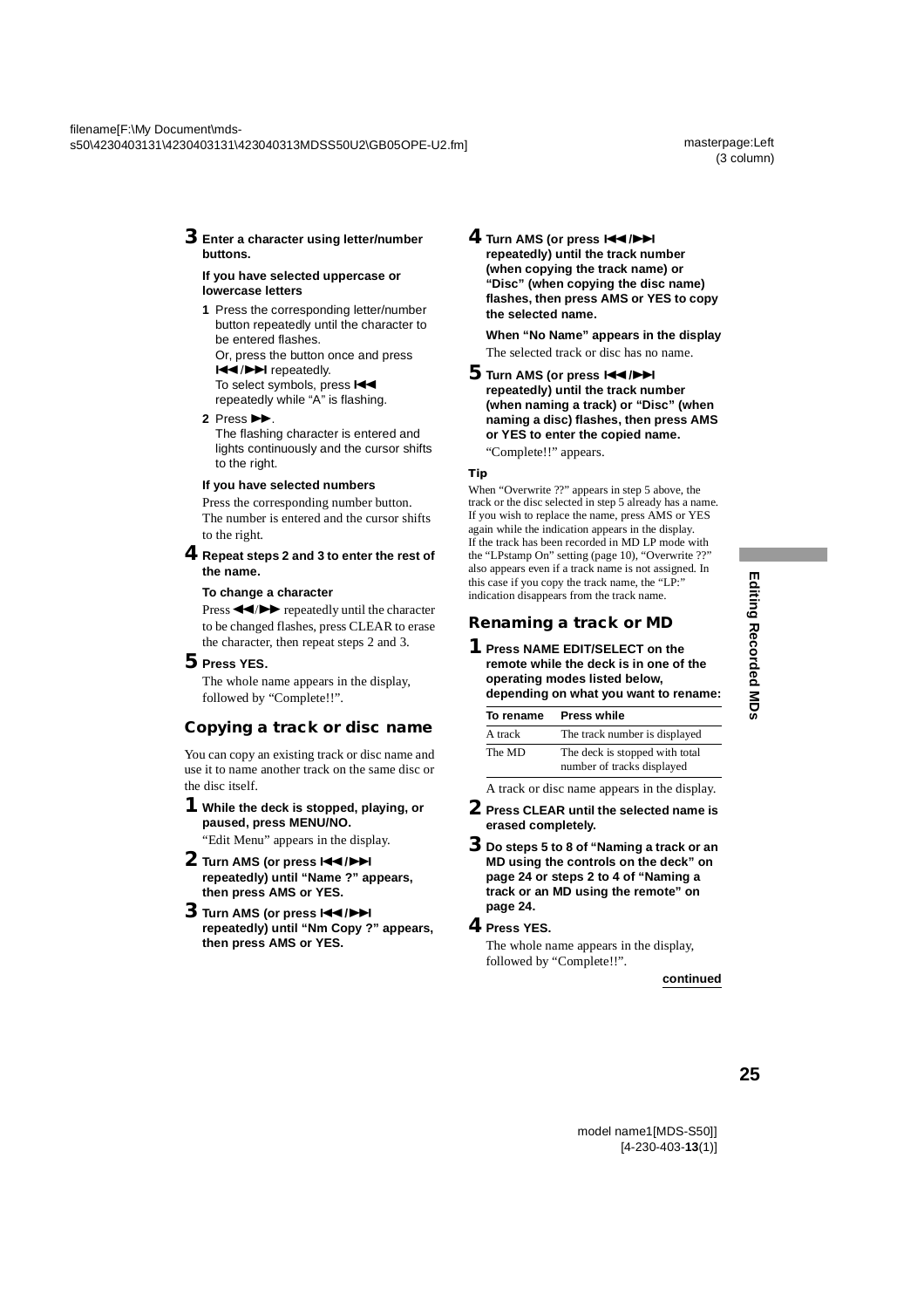## <span id="page-25-0"></span>**Erasing a track or disc name**

Use this function to erase the name of a track or disc.

- **1 While the deck is stopped, playing, recording, or paused, press MENU/NO.** "Edit Menu" appears in the display.
- **2** Turn AMS (or press  $\left|\frac{4}{\sqrt{2}}\right|$ **repeatedly) until "Name ?" appears, then press AMS or YES.**
- **3** Turn AMS (or press  $\leftarrow$  />> **repeatedly) until "Nm Erase ?" appears, then press AMS or YES.**
- **4** Turn AMS (or press  $\left|\frac{4}{\sqrt{2}}\right|$ **repeatedly) until the number of the track (when erasing the track name) or "Disc" (when erasing the disc name) flashes, then press AMS or YES.**

"Complete!!" appears.

#### **To erase all the names on the MD**

Select "Nm All Ers?", then press AMS or YES twice in step 3 above.

## **Changing the recorded level after recording**

### **— S.F EDIT**

You can change the volume of recorded tracks using S.F (Scale Factor) Edit. The original track is recorded over at the new recording level. When changing the recording level, you can select Fade-in Recording to gradually increase the signal level at the start of recording, or Fade-out Recording to gradually decrease the signal level at the end of recording.

## **Changing the overall recording level**

### **1 Press MENU/NO.**

"Edit Menu" appears in the display.

- **2** Turn AMS (or press  $\left|\frac{4}{\sqrt{2}}\right|$ **repeatedly) until "S.F Edit?" appears, then press AMS or YES.**
- **3** Turn AMS (or press  $\leftarrow$  />> **repeatedly) until "Tr Level ?" appears, then press AMS or YES.**
- **4** Turn AMS (or press  $\left|\frac{4}{\sqrt{2}}\right|$ **repeatedly) until the track number you want to change the recording level appears, then press AMS or YES.**

"Level 0dB" appears in the display.

**5 While monitoring the sound, turn AMS (or press**.**/**>**repeatedly) to change the recorded level without turning on "OVER" on the peak level meters.**



Avoid turning on these indicators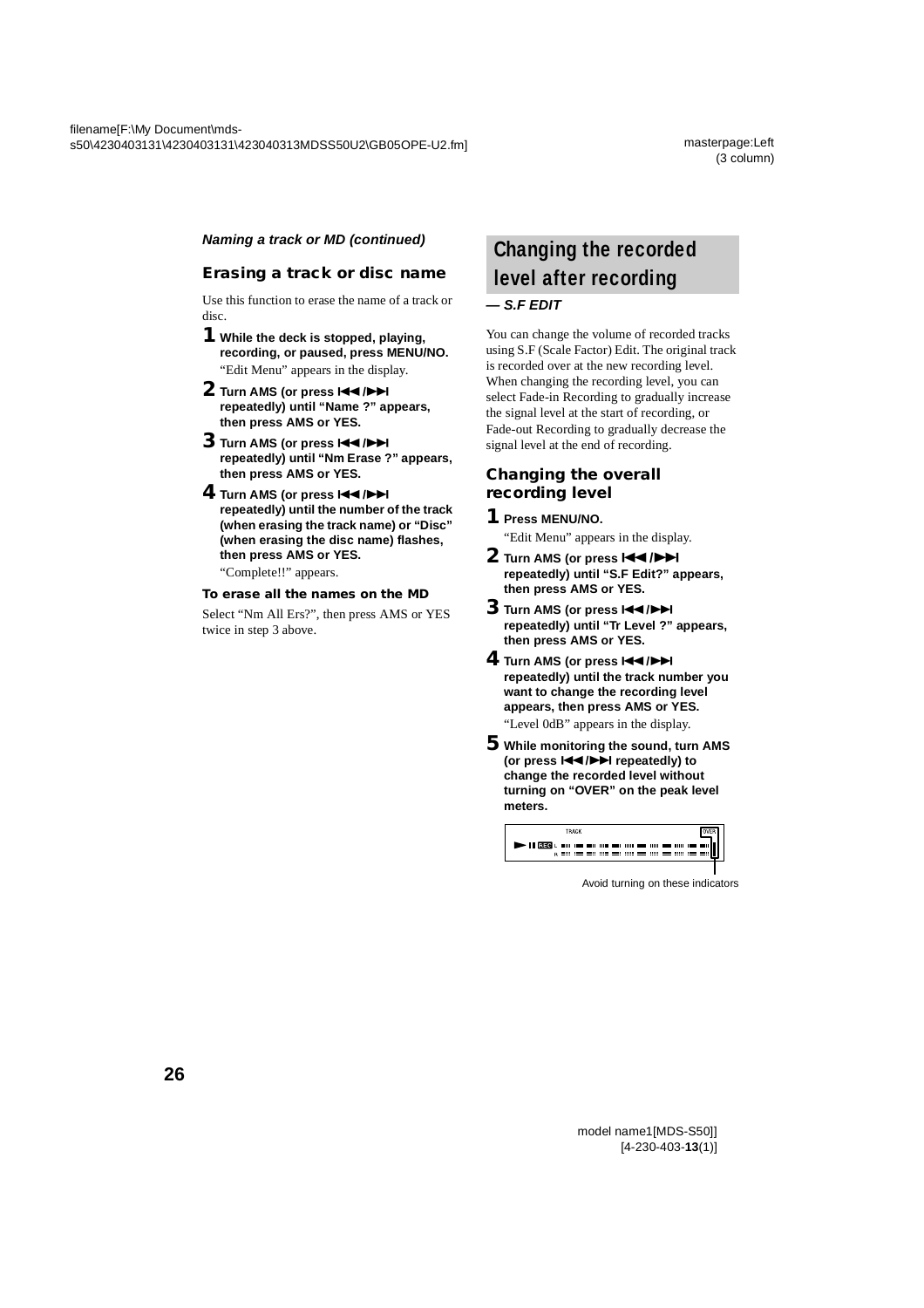## **6 Press AMS or YES.**

"S.F Edit OK?" appears in the display.

## **7 Press AMS or YES.**

The deck starts recording over the existing track. "S.F Edit(:) \*\* %" appears while the track is being recorded. An amount of time that is roughly equal to or longer than the playback time of the track is required when recording over the track. When the recording finishes, "Complete!!" appears.

## **Fade-in and Fade-out Recording**

#### **1 Press MENU/NO.**

"Edit Menu" appears in the display.

- **2** Turn AMS (or press  $\leftarrow$  />> **repeatedly) until "S.F Edit?" appears, then press AMS or YES.**
- **3** Turn AMS (or press  $\left|\frac{4}{\left|\mathbf{a}\right|}\right|$ **repeatedly) until "Fade In ?" or "Fade Out ?" appears, then press AMS or YES.**
- **4** Turn AMS (or press  $\leftarrow$  />> **repeatedly) until the track number you want to change the recording level appears, then press AMS or YES.**

"Time 5.0s" appears in the display.

**5 While monitoring the sound, turn AMS (or press**.**/**>**repeatedly) to change the Fade-in or Fade-out Recording time.**

The deck plays the portion that will be recorded over using Fade-in or Fade-out Recording.

You can set the time at any value between 1 second and 15 seconds, in 0.1 second increments. You cannot set the time longer than the track.

## **6 Press AMS or YES.**

"S.F Edit OK?" appears in the display.

### **7 Press AMS or YES.**

The deck starts recording over the existing track. "S.F Edit(:)  $**\%$ " appears while the track is being recorded. When the recording finishes, "Complete!!" appears.

#### **To cancel the operation**

Press MENU/NO or  $\blacksquare$  in steps 1 to 6. If you press AMS or YES in step 7 and recording starts, you cannot interrupt the operation.

#### **Notes**

- **• Do not disconnect the AC power cord or move the deck while recording is in progress. This may damage the recording data preventing recording from being performed properly.**
- **•** You cannot change the recorded level of a track recorded in LP2 or LP4 Stereo mode.
- **•** Do not use an MD that is damaged or dirty. This may prevent recording data from being recorded properly.
- **•** Repeatedly changing the recording level results in poor sound quality.
- **•** The recording level will not return to the exact original level once the recording level has been changed even if it returned to the original level.
- **•** The recording level cannot be changed while the timer is activated.
- **•** You cannot undo any S.F edit operation with the Undo Function.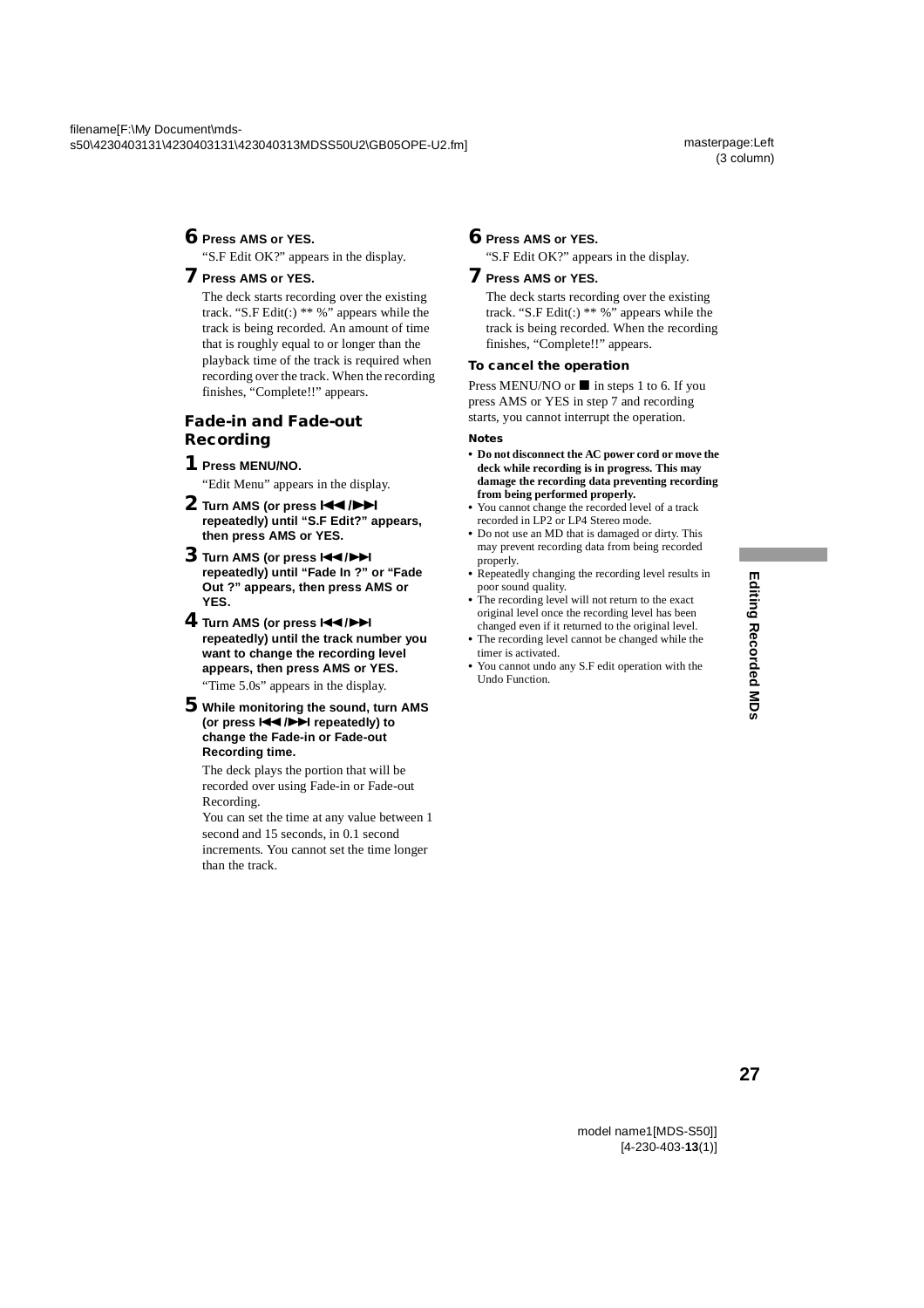## <span id="page-27-0"></span>**Undoing the last edit**

### **— UNDO**

You can undo the last edit operation and restore the contents of the MD to the condition that existed before the operation. Note, however, that you cannot undo an edit operation if you perform any of the following operations after the edit:

- **•** Start recording.
- **•** Press MUSIC SYNC on the remote.
- **•** Change the recorded level after recording (S.F Edit).
- **•** Turn off the deck or eject the MD.
- **•** Disconnect the AC power cord.
- **1 While the deck is stopped, press MENU/ NO.**

"Edit Menu" appears in the display.

**2** Turn AMS (or press  $\leftarrow$  />> **repeatedly) until "Undo ?" appears.**

"Undo ?" does not appear if no editing has been done.

## **3 Press AMS or YES.**

One of the messages appears depending on the last edit operation.

### **4 Press AMS or YES.**

"Complete!!" appears.

### **Other Functions**

## **Fading in and fading out**

You can use Fade-in Play to gradually increase the signal level to the ANALOG OUT jacks and the PHONES jack at the start of playing. Fadeout Play gradually decreases the signal level at the end of playing.

Fade-in Recording gradually increases the signal level at the start of recording. Fade-out Recording gradually decreases the signal level at the end of recording.

## **Fade-in Play and Fade-in Recording**

#### **During play pause (for Fade-in Play) or recording pause (for Fade-in Recording), press FADER on the remote.**

b flashes in the display and the deck performs Fade-in Play or Fade-in Recording for five seconds (factory setting) until the counter reaches "0.0s."

## **Fade-out Play and Fade-out Recording**

#### **During play (for Fade-out Play) or recording (for Fade-out Recording), press FADER on the remote.**

 $\blacktriangleright$  flashes in the display and the deck performs Fade-out Play or Fade-out Recording for five seconds (factory setting) until the counter reaches "0.0s," then pauses.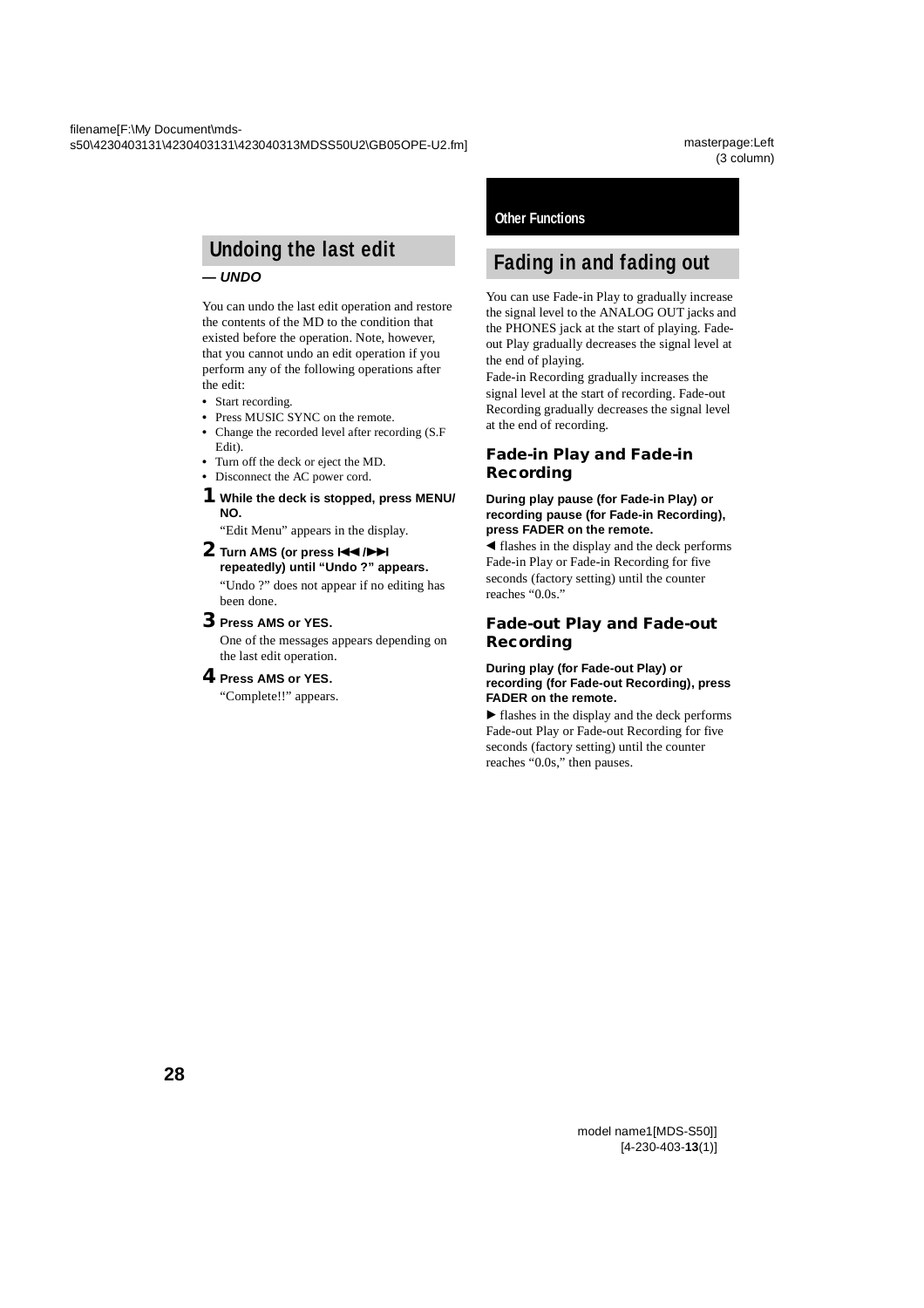#### <span id="page-28-0"></span>**Tip**

Do the following procedure to specify the fade-in or fade-out duration for playback or recording.

**1** While the deck is stopped, press MENU/NO twice.

"Setup Menu" appears in the display.

**2** Turn AMS (or press  $I \blacktriangleleft / P \blacktriangleright I$  repeatedly) to select the setting, then press AMS or YES.

| To change the<br>duration of | <b>Select</b> |
|------------------------------|---------------|
| Fade-in Play/Recording       | F.in          |
| Fade-out Play/Recording      | F.out         |

**3** Turn AMS (or press  $\leftarrow$  />> repeatedly) to select the duration, then press AMS or YES.

Both the Fade-in and Fade-out durations can be set in 0.1 second steps.

**4** Press MENU/NO.

## **Falling asleep to music**

#### **— Sleep Timer**

You can set the deck so that it turns off automatically after 60 minutes.

**1 While the deck is stopped, press MENU/ NO twice.**

"Setup Menu" appears in the display.

- **2** Turn AMS (or press  $\left|\frac{4}{\left|\mathbf{a}\right|}\right|$ **repeatedly) until "Sleep Off" appears in the display, then press AMS or YES.**
- **3** Turn AMS (or press  $\leftarrow$  />> **repeatedly) to select the setting, then press AMS or YES.**

| То                   | <b>Select</b>                  |
|----------------------|--------------------------------|
| Turn on Sleep Timer  | Sleep On                       |
| Turn off Sleep Timer | Sleep Off (factory<br>setting) |

## **4 Press MENU/NO.**

#### **Tip**

You can check the remaining time.

Once you turn on Sleep Timer, the remaining time is displayed when you select "Sleep" in Setup Menu.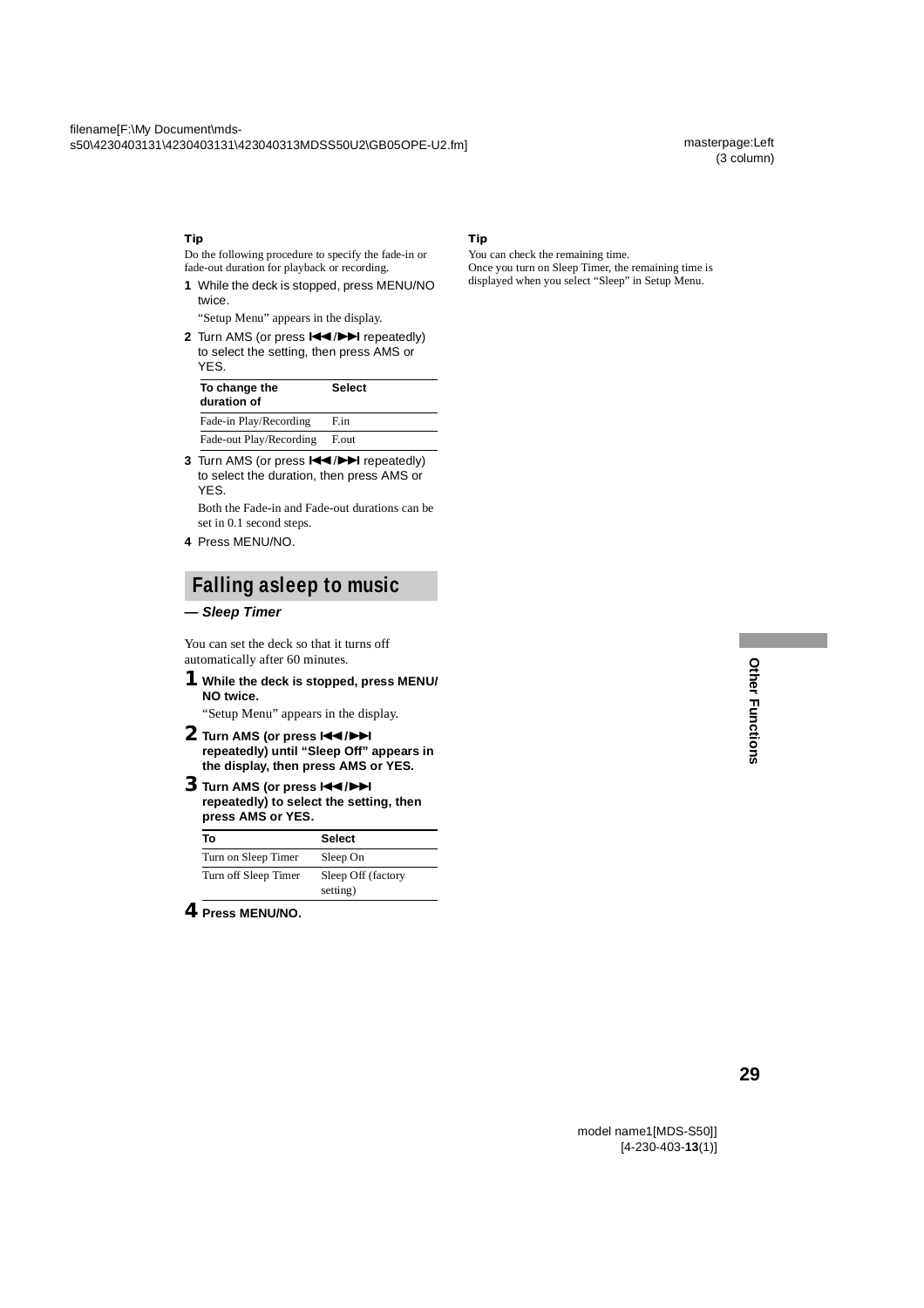## <span id="page-29-0"></span>**Precautions**

#### **On safety**

- **•** Should any solid object or liquid fall into the cabinet, unplug the deck and have it checked by qualified personnel before operating it any further.
- **•** Caution The use of optical instruments with this product will increase eye hazard.

#### **On power sources**

- **•** Before operating the deck, check that the operating voltage of the deck is identical with your local power supply. The operating voltage is indicated on the nameplate at the rear of the deck.
- **•** The unit is not disconnected from the AC power source (mains) as long as it is connected to the wall outlet, even if the unit itself has been turned off.
- **•** If you are not going to use the deck for a long time, be sure to disconnect the deck from the wall outlet. To disconnect the AC power cord, grasp the plug itself; never pull the cord.
- **•** AC power cord must be changed only at the qualified service shop.

#### **On condensation in the deck**

If the deck is brought directly from a cold to a warm location, or is placed in a very damp room, moisture may condense on the lenses inside the deck. Should this occur, the deck may not operate properly. In this case, remove the MD and leave the deck turned on for several hours until the moisture evaporates.

#### **On cleaning**

Clean the cabinet, panel and controls with a soft cloth slightly moistened with a mild detergent solution. Do not use any type of abrasive pad, scouring powder or solvent such as alcohol or benzine.

If you have any questions or problems concerning your deck, please consult your nearest Sony dealer.

## **Note on MDs**

- Do not touch the internal disc directly. Forcing the shutter open may damage the internal disc.
- **•** Be sure to stick the labels supplied with the MD to the appropriate positions. The shape of the labels may vary depending on the MD brand.



#### **Where to keep the MDs**

Do not place the cartridge where it may be exposed to direct sunlight or extremely high heat and humidity.

#### **Regular maintenance**

Wipe dust and debris from the surface of the cartridge with a dry cloth.

## **System limitations**

The recording system in your deck is radically different from those used in cassette and DAT decks and is characterized by the limitations described below. Note, however, that these limitations are due to the inherent nature of the MD recording system itself and not to mechanical causes.

#### **"Disc Full" appears in the display even before the MD has reached the maximum recording time**

When 255 tracks have been recorded to the MD, "Disc Full" appears regardless of the total recorded time. More than 255 tracks cannot be recorded to the MD. To continue recording, erase unnecessary tracks or use another recordable MD.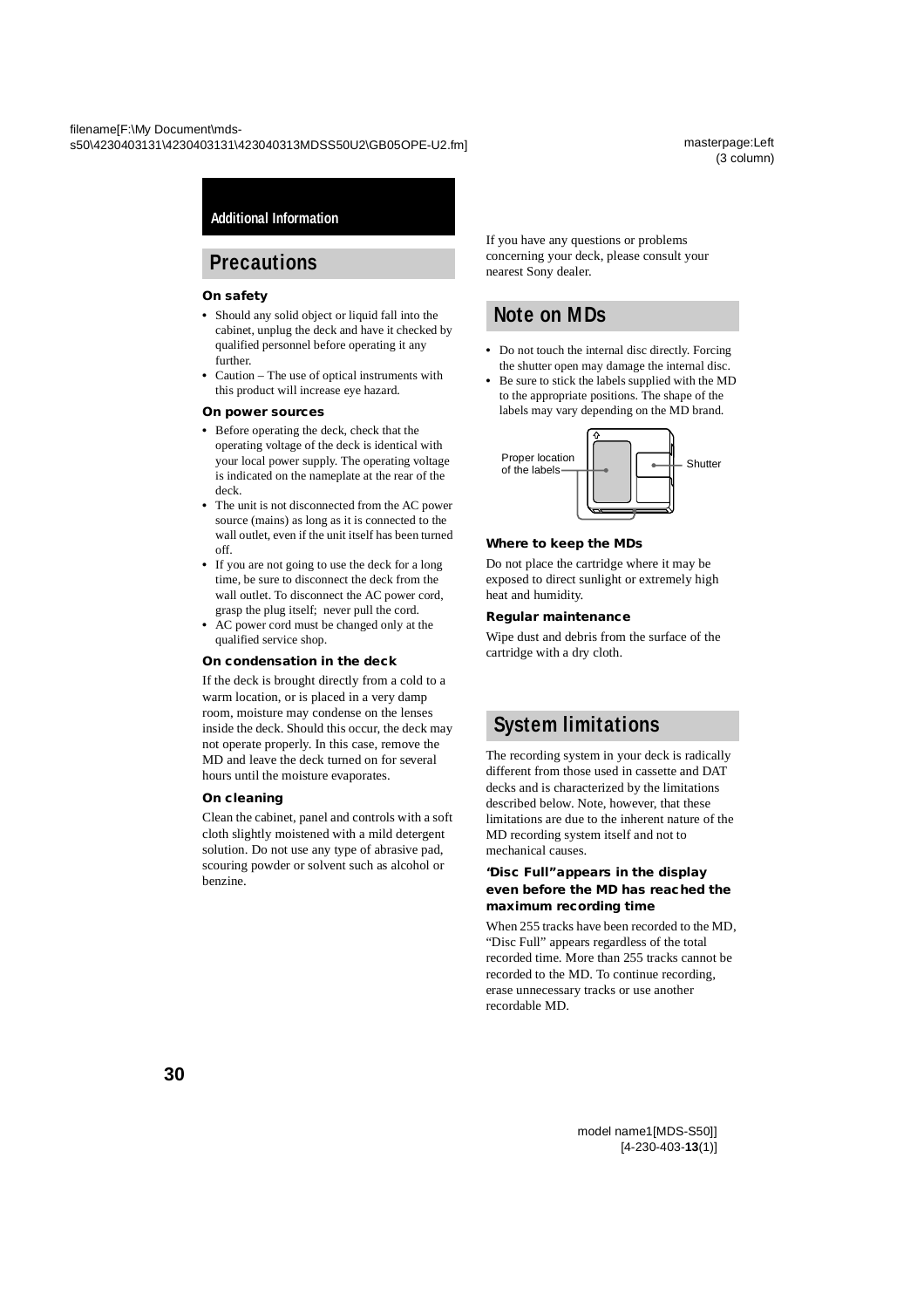#### <span id="page-30-0"></span>**"Disc Full" appears before the maximum number of tracks is reached**

Fluctuations in emphasis within tracks are sometimes interpreted as track intervals, incrementing the track count and causing "Disc Full" to appear.

#### **The remaining recording time does not increase even after erasing numerous short tracks**

Tracks under  $12$  seconds<sup>1)</sup> in length are not counted and so erasing them may not lead to an increase in the recording time.

#### **Some tracks cannot be combined with others**

Tracks may not be combined if they have been edited.

#### **The total recorded time and the remaining recordable time on the MD may not total the maximum recording time**

Recording is done in minimum units of two seconds<sup>1)</sup> each, no matter how short the material is. The contents recorded may thus be shorter than the maximum recording capacity. Disc space may also be further reduced by scratches.

1) During stereo recording. In MONO or LP2 mode: about 4 seconds In LP4 mode: about 8 seconds

#### **Limitations when recording over an existing track**

- **•** The correct remaining recordable time may not be displayed.
- **•** You may find it impossible to record over a track if that track has been recorded over several times already. If this happens, erase the track (see [page 19](#page-18-0)).
- **•** The remaining recordable time may be shortened out of proportion to the total recorded time.
- **•** Recording over a track to eliminate noise is not recommended since this may shorten the duration of the track.
- **•** You may find it impossible to name a track while recording over an existing track.

#### **Tracks created through editing may exhibit sound dropout as you are searching for a point while monitoring the sound.**

#### **Track numbers are not marked correctly**

Incorrect assignment or marking of track numbers may result when CD tracks are divided into several smaller tracks during digital recording. Also, when the Automatic Track Marking is activated during recording, track numbers may not be marked as in the original, depending on the program source.

**The correct recorded/playing time may not be displayed during play of MDs recorded in monaural mode.**

## **Guide to the Serial Copy Management System**

Digital audio components, such as CDs, MDs, and DATs, make it easy to produce high-quality copies of music by processing music as a digital signal.

To protect copyrighted music sources, this deck uses the Serial Copy Management System, which allows you to make only a single copy of a digitally recorded source through digital-todigital connections.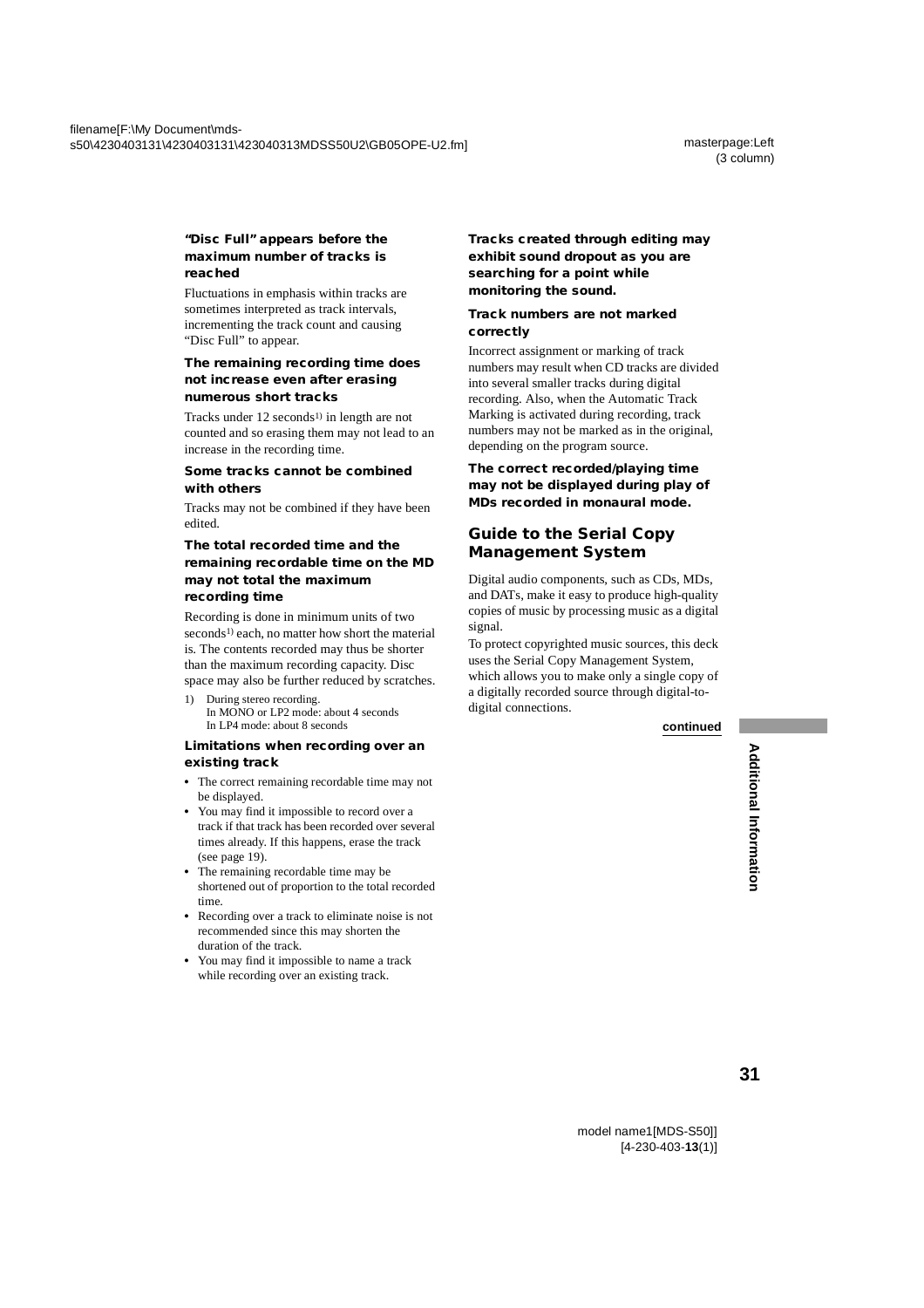#### <span id="page-31-0"></span>**System limitations (continued)**

#### **You can make only a first-generation copy2) through a digital-to-digital connection.**

Examples are as follows:

- **•** You can make a copy of a commercially available digital sound program (for example, a CD or MD), but you cannot make a second copy from the first-generation copy.
- **•** You can make a copy of a digital signal from a digitally recorded analog sound program (for example, an analog record or a music cassette tape) or from a digital satellite broadcast program, but you cannot make a second copy from the first-generation copy.
- 2) A first-generation copy means the first recording of a digital audio source through the deck's digital input connector. For example, if you record from a CD player connected to the DIGITAL IN connector, that copy is a firstgeneration copy.

#### **Note**

The restrictions of the Serial Copy Management System do not apply when you make a recording through the analog-to-analog connections.

## **Troubleshooting**

If you experience any of the following difficulties while using the deck, use this troubleshooting guide to help you remedy the problem. Should any problem persist, consult your nearest Sony dealer.

#### **The deck does not operate or operates poorly.**

The MD may be dirty or damaged. Replace the MD.

Only the following buttons are operable while the MD deck is being controlled by a personal computer.

?/1, INPUT, LEVEL/DISPLAY/CHAR (DISPLAY, SCROLL, LEVEL +/– on the remote).

#### **The deck does not play.**

- Moisture has formed inside the deck. Take the MD out and leave the deck in a warm place for several hours until the moisture evaporates.
- The deck is not on. Press  $\mathsf{I}/\mathsf{U}$  to turn on the deck.
- The deck may not be connected to the amplifier correctly. Check the connection [\(page 6\)](#page-5-0).
- The MD is inserted in the wrong direction. Slide the MD into the disc slot with the label side up and the arrow pointing toward the slot [\(page 16\)](#page-15-0).
- The MD may not be recorded. Replace the disc with one that has been recorded.

#### **The sound has a lot of static.**

Strong magnetism from a television or a similar device is interfering with operations. Move the deck away from the source of strong magnetism.

#### **The deck does not record.**

- The deck is not connected properly to the program source. Check the connection [\(page 6\)](#page-5-0).
- Select the correct program source using INPUT.
- The recording level is not adjusted properly. Adjust the recording level [\(page 12\)](#page-11-0).
- A premastered MD is inserted. Replace it with a recordable MD.
- There is not enough time left on the MD. Replace it with another recordable MD with fewer recorded tracks, or erase unnecessary tracks [\(page 19\).](#page-18-0)
- There has been a power failure or the AC power cord has been disconnected during recording. Data recorded to that point may be lost. Repeat the recording procedure.

#### **The deck does not perform Synchro-recording with a CD player or video CD player.**

The remote supplied with the MD deck is not set correctly. Reset the remote.

#### **A message and a three- or five-digit alphanumeric code alternate in the display.**

The Self-diagnosis function is o[n \(page 33\)](#page-32-0).

#### **Note**

If the deck does not operate properly even after you have attempted the prescribed remedies, turn off the deck, then re-insert the plug into the power outlet.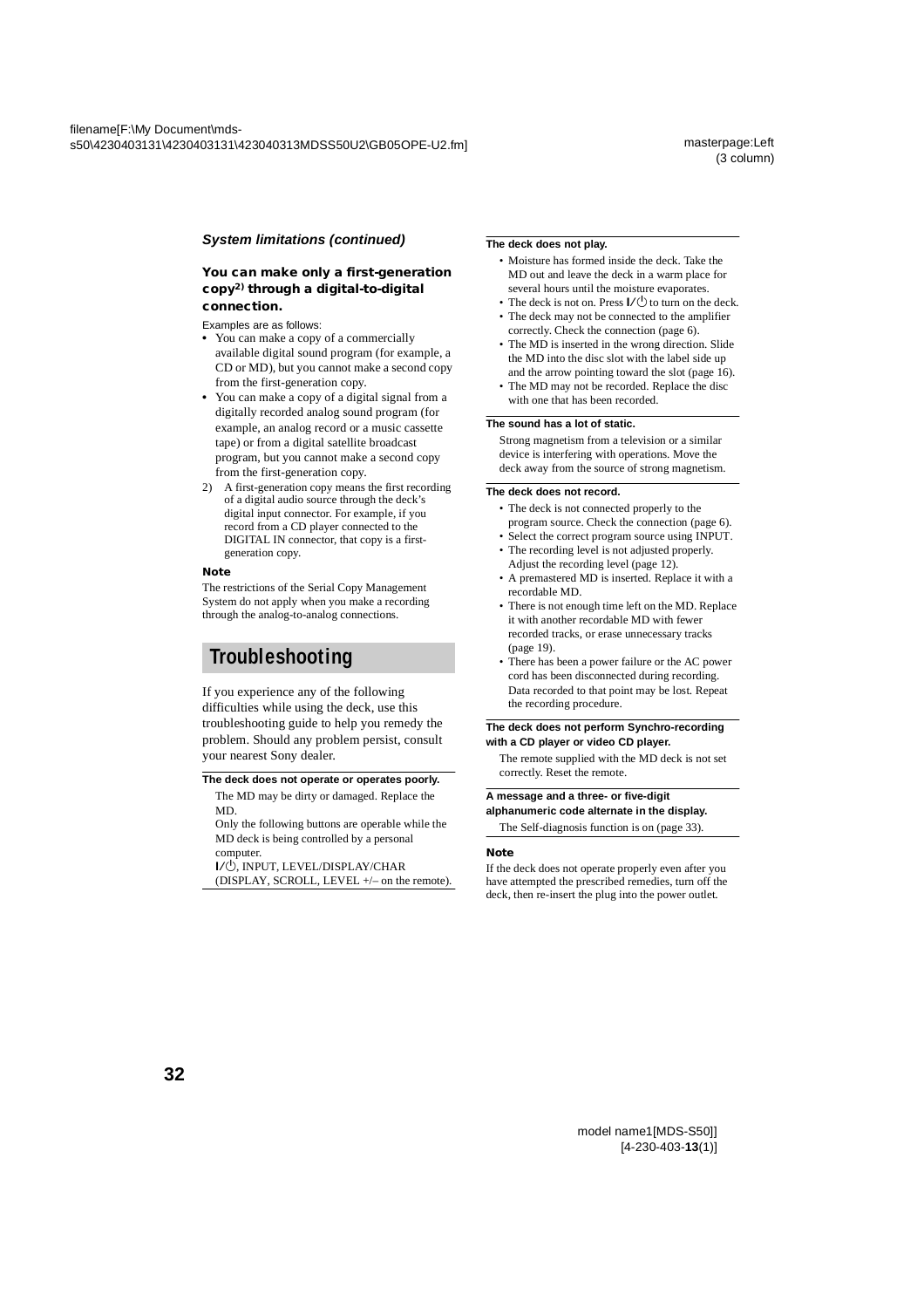## <span id="page-32-0"></span>**Self-diagnosis function Display messages**

#### The deck's self-diagnosis function

automatically checks the condition of the MD deck when an error occurs, then issues a threeor five-digit code and an error message on the display. If the code and message alternate, find them in the following table and perform the indicated countermeasure. Should the problem persist, consult your nearest Sony dealer.

#### **C11/Protected**

 $\rightarrow$  Take out the MD and close the record-protect slot [\(page 9\)](#page-8-0).

#### **C12/Cannot Copy**

• You tried to record a CD with a format that the external device connected to the deck does not support, such as CD-ROM or video CD.  $\rightarrow$  Remove the disc and insert a music CD.

#### **C13/REC Error**

- $\rightarrow$  Set the deck in a stable surface, and repeat the recording procedure.
- The inserted MD is dirty (with smudges, fingerprints, etc.), scratched, or substandard in quality.
	- $\rightarrow$  Replace the disc and repeat the recording procedure.

#### **C13/Read Error**

 $\rightarrow$  Take out the MD and insert it again.

#### **C14/TOC Error**

- $\rightarrow$  Insert another disc.
- $\rightarrow$  If possible, erase all the tracks on the MD [\(page 20\)](#page-19-0).

#### **C41/Cannot Copy**

- The sound source is a copy of commercially available music software, or you tried to record a CD-R (Recordable CD).
	- $\rightarrow$  The Serial Copy Management System prevents making a digital copy [\(page 31\).](#page-30-0) You cannot record a CD-R.

#### **C71/Din Unlock**

- The sporadic appearance of this message is caused by the digital signal being recorded. This will not affect the recording.
- While recording from a digital component connected through the DIGITAL IN connector, the digital connecting cable was unplugged or the digital component turned off.
	- $\rightarrow$  Connect the cable or turn the digital component back on.

The following table explains the various messages that appear in the display. Messages are also displayed by the deck's Self-diagnosis function (see page 33).

#### **Auto Cut**

The Auto Cut Function is on [\(page 11\)](#page-10-0).

#### **Blank Disc**

A new (blank) or erased MD has been inserted.

#### **Cannot Copy**

An attempt was made to make a second copy from a digitally dubbed MD [\(page 31\).](#page-30-0)

#### **Cannot Edit**

An attempt was made to edit a premastered MD, to edit the MD during Program or Shuffle Play or to change the recording level of an MD recorded in LP2 or LP4 Stereo mode.

#### **Disc Full**

The MD is full [\(page 31\)](#page-30-0).

#### **Impossible**

The deck cannot do the specified operation (pages [8](#page-7-0), [21](#page-20-0) and [23\)](#page-22-0).

#### **Incomplete!!**

The S.F Edit (changing the recording level after recording, Fade-in, Fade-out) operation was not performed properly because the deck was moved while recording was in progress or the MD is damaged or dirty.

#### **Initialize (flashing)**

The Setup Menu settings have been lost. Or the contents recorded by the timer have disappeared over time and are not be available for saving to disc, or Program Play could not be activated since the program has disappeared over time.

(The message flashes for about four seconds when you turn on the deck by pressing  $\mathsf{I}/\langle \cdot \rangle$ .)

#### **Name Full**

The naming capacity of the MD has reached its limit (about 1,700 characters).

#### **No Change**

While attempting to change the recording level after recording, you pressed YES without actually changing the recording level, so no change was made.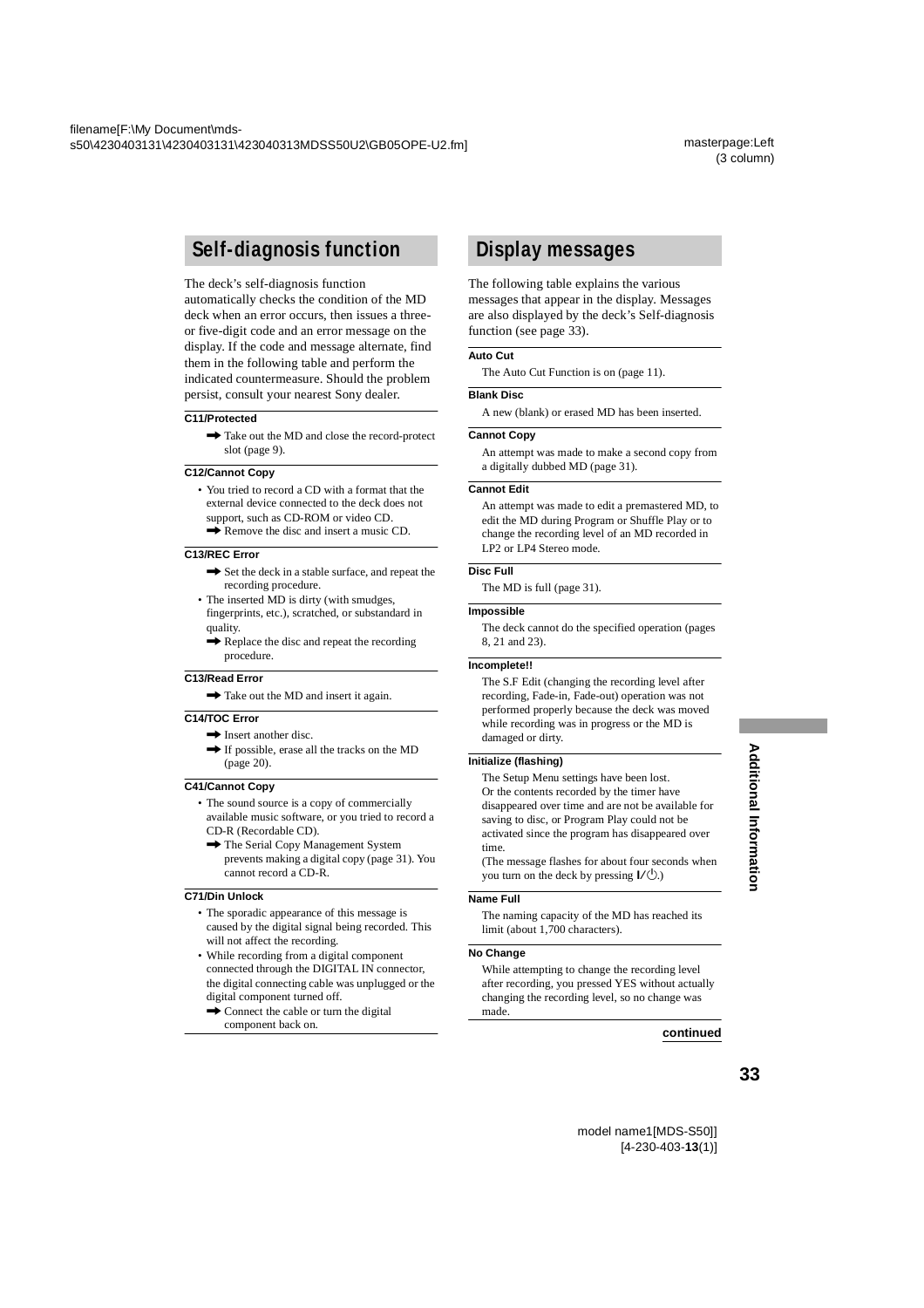#### <span id="page-33-0"></span>**Display messages (continued)**

#### **No Disc**

There is no MD in the deck.

#### **No Name**

The track or disc has no name.

#### **ProgramFull!**

The program contains the maximum number of tracks. You cannot add any more tracks.

#### **REMOTE**

The MD is being controlled by an external device connected to the deck.1)

#### **S.F Edit!**

You attempted to perform another operation while in S.F Edit (changing the recording level after recording, Fade-in, Fade-out) mode.

You cannot perform any other operations while in S.F Edit mode.

#### **S.F Edit NOW**

You pressed  $\mathsf{I}/\mathsf{U}$  while in S.F Edit (changing the recording level after recording, Fade-in, Fade-out) mode.

If you turn off the deck while in S.F Edit mode, any changes that you have made will not be made properly. Finish the changes and leave S.F Edit mode before turning off the deck. If you accidentally turn off the deck while changes are being made, press  $\mathsf{I}/\mathsf{U}$  while the message is displayed.

#### **Smart Space**

The Smart Space Function is on [\(page 11\)](#page-10-0).

#### **TOC Reading**

The deck is checking the TOC (Table Of Contents) on the MD.

1) If "REMOTE" appears under other circumstances, turn off the deck, then turn it on again.

## **Setup menu table**

| Menu item     | Reference page |
|---------------|----------------|
| Program?      | 18             |
| T.Mark        | 10             |
| LS(T)         | 11             |
| S.Space       | 12             |
| P.Hold        | 12             |
| <b>F.in</b>   | 29             |
| <b>F</b> .out | 29             |
| Sleep         | 29             |
| LPstamp       | 10             |

## **Specifications**

| System                                                   | MiniDisc digital audio                        |
|----------------------------------------------------------|-----------------------------------------------|
|                                                          | system                                        |
| Disc                                                     | MiniDisc                                      |
| Laser                                                    | Semiconductor laser ( $\lambda$ =             |
|                                                          | 780 nm) Emission                              |
|                                                          | duration: continuous                          |
| Laser output                                             | MAX 44.6 uW <sup>1)</sup>                     |
| This output is the value measured at a distance of<br>1) |                                               |
|                                                          | 200 mm from the objective lens surface on the |
| Optical Pick-up Block with 7 mm aperture.                |                                               |
| Laser diode                                              | Material: GaAlAs                              |
| Revolutions (CLV)                                        | 400 rpm to 900 rpm                            |
| Error correction                                         | <b>ACIRC</b> (Advanced Cross                  |
|                                                          | Interleave Reed Solomon                       |
|                                                          | Code)                                         |
| Sampling frequency                                       | 44.1 kHz                                      |
| Coding                                                   | <b>ATRAC</b> (Adaptive                        |
|                                                          | <b>TRansform Acoustic</b>                     |
|                                                          | Coding)/ATRAC 3                               |
| <b>Modulation</b> system                                 | EFM (Eight-to-Fourteen                        |
|                                                          | Modulation)                                   |
| Number of channels                                       | 2 stereo channels                             |
| Frequency response                                       | 5 to 20,000 Hz $\pm$ 0.3 dB                   |
| Signal-to-noise ratio                                    | Over 94 dB during play                        |
| Wow and flutter                                          | Below measurable limit                        |
| Inputs                                                   |                                               |
|                                                          |                                               |
| <b>ANALOGIN</b>                                          | Jack type: phono                              |
|                                                          | Impedance: 47 kilohms                         |
|                                                          | Rated input: 500 mVrms                        |
|                                                          | Minimum input:                                |
|                                                          | 125 mVrms                                     |
| DIGITAL IN                                               | Connector type: square                        |
|                                                          | optical                                       |
|                                                          | Impedance: 660 nm                             |
|                                                          | (optical wave length)                         |
|                                                          |                                               |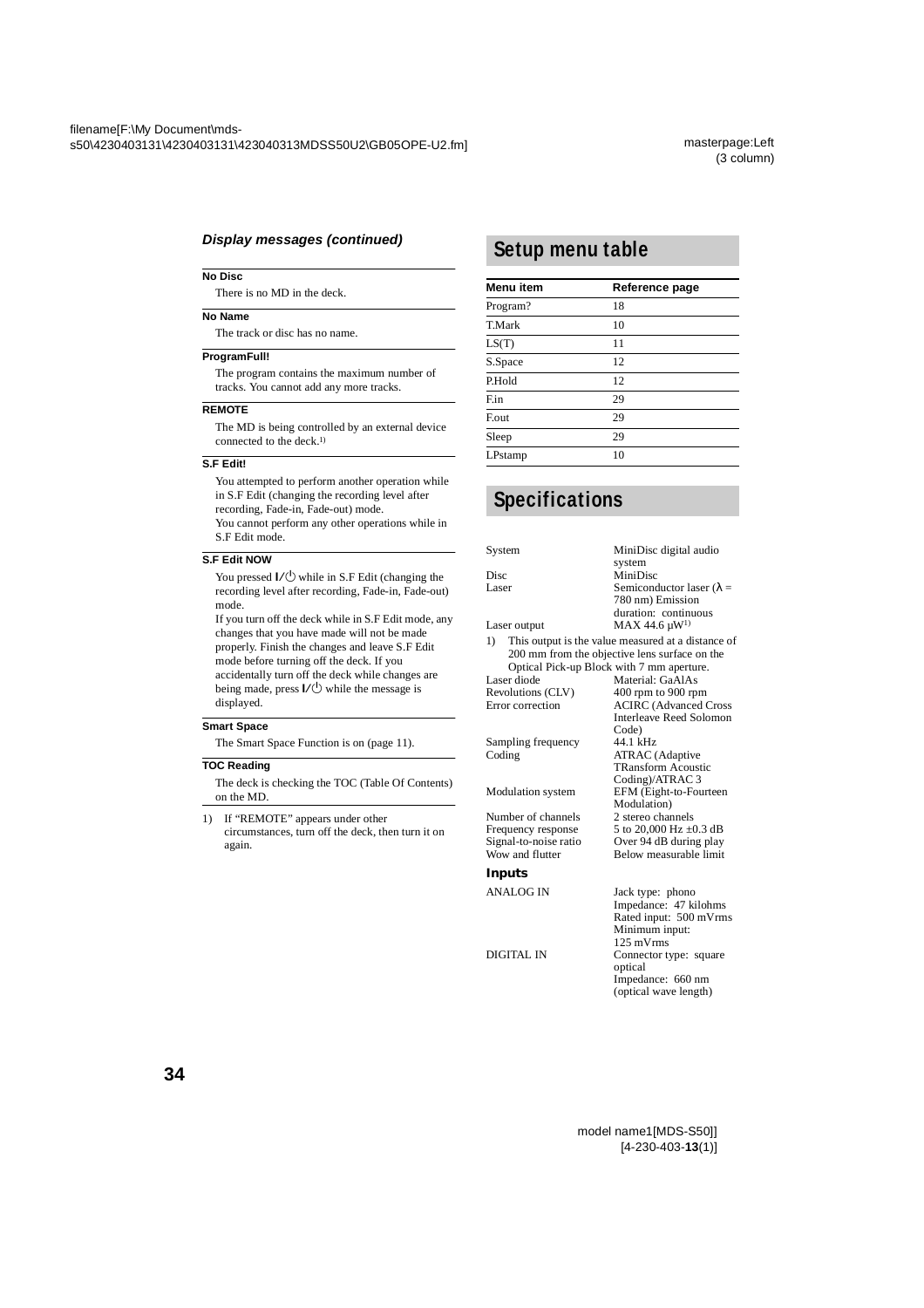<span id="page-34-0"></span>PHONES Jack type: stereo phone Rated output: 10 mW Load impedance: 32 ohms ANALOG OUT Jack type: phono Rated output: 2 Vrms (at 50 kilohms) Load impedance: over 10 kilohms

#### **General**

#### **Power requirements**

U.S.A. and Canadian models:  $120 - 120$   $-20$ 

|                      | 120 V AC. 00112                     |
|----------------------|-------------------------------------|
| European models:     | 230 V AC, 50/60Hz                   |
| Australian models:   | 240 V AC, 50/60Hz                   |
| Hong Kong models:    | 220-240 V AC, 50/60Hz               |
| Other models:        | 110-120/220-240 V AC,               |
|                      | 50/60Hz                             |
|                      | Adjustable with voltage             |
|                      | selector                            |
| Power consumption    | 15 W                                |
|                      | 0.5 W (in the STANDBY               |
|                      | mode)                               |
| Dimensions (approx.) | $280 \times 84.5 \times 290$ mm (w/ |
|                      | h/d) incl. projecting parts         |
|                      | and controls                        |
| Mass (approx.)       | $2.4$ kg                            |
|                      |                                     |

#### **Supplied accessories**

Audio connecting cords (2) Optical cable (1) Remote commander (remote) (1) R6 (size-AA) batteries (2)

US and foreign patents licensed from Dolby Laboratories. Design and specifications are subject to change without notice.

## **Using the beeps**

#### **(Except for North American model)**

The deck can output various beeps that allow you to identify deck operations by sound. The beeps are output from the LINE (ANALOG) OUT jacks.

#### **Set BEEP (located at the rear panel of the deck) to ON.**

Beeps are output according to the deck status as follows:

#### **One short beep (high)**

The deck has been turned on, started playing, started recording, $1)$  etc.

#### **Two short beep (high)**

The deck has been turned off.

#### **One short beep (low)**

- **•** The deck has stopped or the MD has been ejected.
- **•** Menu operation has finished or canceled, normal play mode has been resumed, recording level has been set to 0 dB (default value) (i.e., the deck has resumed the normal status).

#### **The peak level meter is displayed.**

#### **Several beeps (low and high beeps are output alternately)**

The deck's self diagnosis function has been activated and a code and message alternate in the display.

#### **Consecutive beeps (high)**

- **•** An operation button was pressed with no MD inserted.
- **•** You cannot select an item or setting value by turning AMS (or pressing  $\blacktriangleright$   $\blacktriangleright$   $\blacktriangleright$  repeatedly).
- **•** The remaining recordable time becomes less than 3 minutes during recording.1)

#### **Consecutive beeps (low)**

- **•** The recording level or trigger level for Automatic Track Marking has been set to maximum or minimum.
- **•** You cannot select an item or setting value by turning AMS (or pressing  $\blacktriangleright$   $\blacktriangleright$   $\blacktriangleright$  repeatedly).

#### **One continuous beep (high)**

 $\bullet$  was pressed but the MD is full.